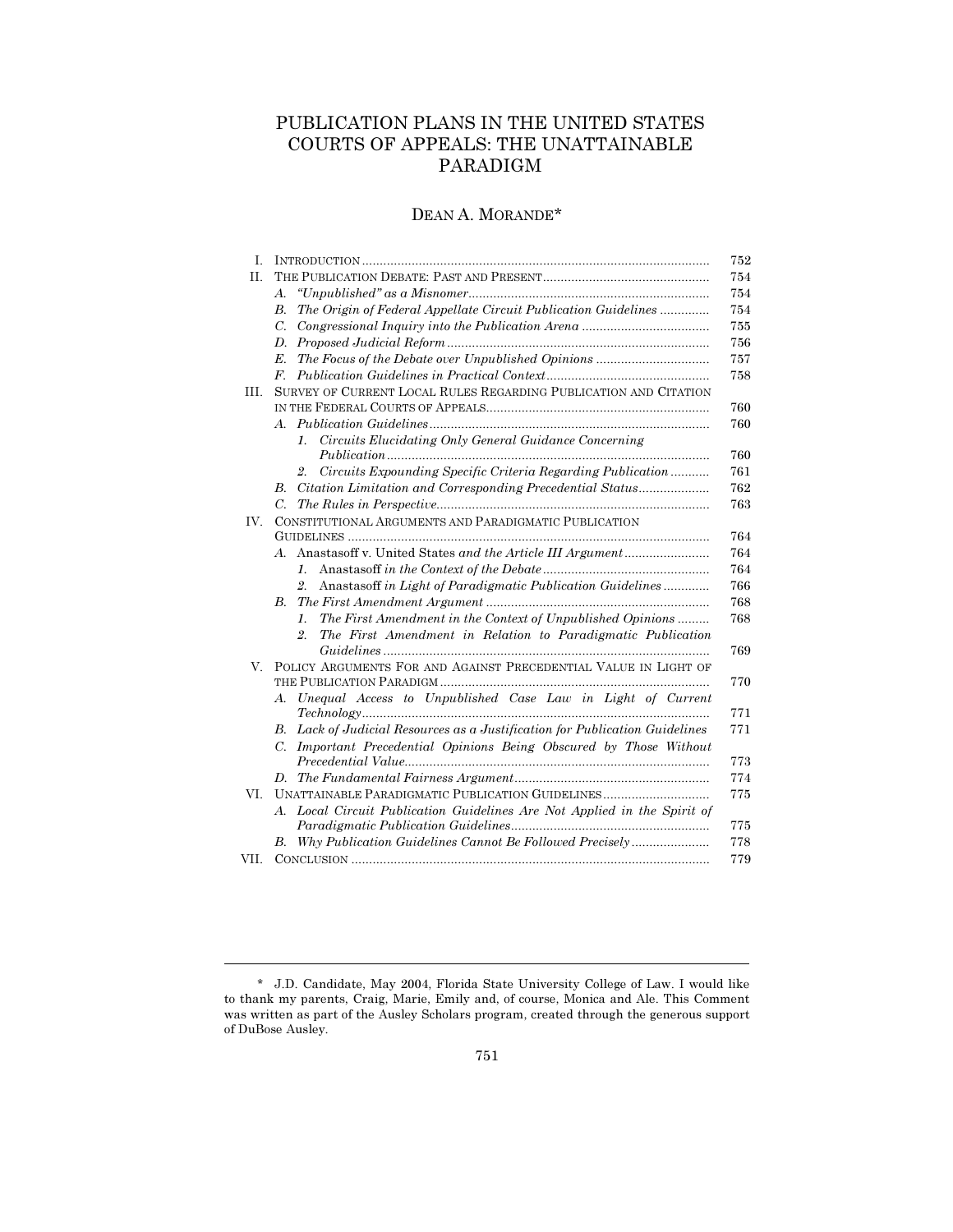### I. INTRODUCTION

 Looking at the seemingly endless volumes of the Federal Reporter, most people would be shocked to learn that approximately eighty percent of all cases brought before the federal appellate courts are decided in unpublished form.<sup>1</sup> Aside from the obvious implication that the text of the case is not published in the Federal Reporter, to be unpublished also means that the disposition is either relegated to persuasive status or, in those federal appellate circuits with a nocitation rule, the case can never again be brought to the court's attention.<sup>2</sup> Either way, the result is a vast body of case law that plays no active part in the legal system and does little to contribute to legal jurisprudence as a whole.

 Local federal appellate circuit rules vary significantly in all aspects of how they manage unpublished opinions—from the guidelines that determine whether a case will be disposed of as an unpublished opinion to the precedential value and citability of opinions designated as unpublished. Though with differing terminology,<sup>3</sup> all federal appellate circuits have rules in place to guide the deciding panel of judges in making the publication determination. In turn, each circuit has rules mandating the resultant precedential value an unpublished opinion will carry. Terminology aside, marked differences in the precedential value and citability of unpublished dispositions exist among the circuits. Eight of the thirteen federal appellate circuits allow citation<sup>4</sup> to an unpublished opinion for persuasive value.<sup>5</sup> The remaining five circuits disallow citation to unpublished dispositions

l

 <sup>1.</sup> United States Courts, 2002 Annual Report of the Director: Judicial Business of the United States Courts, tbl. s-3 (2003), at http://www.uscourts.gov/judbus2002/tables/ s03sep02.pdf (last visited Sept. 26, 2003). As the table indicates, these figures do not account for the United States Court of Appeals for the Federal Circuit. Id. However, at the 1999 Federal Circuit Judicial Conference, Chief Judge Mayer reported that sixty-eight percent of the cases decided on the merits in 1998 "were disposed of with a non-precedential opinion, what the other courts may call unpublished." Sixteenth Annual Judicial Conference of the United States Court of Appeals for the Federal Circuit, 193 F.R.D. 263, 266 (Apr. 6, 1999).

 <sup>2.</sup> In a recent change, the D.C. Circuit now allows unpublished dispositions entered on or after January 1, 2002 to be "cited as precedent." D.C. CIR. R. 28(c)(1)(B). This designation as precedent appears to be the equivalent of binding precedent, resulting in the need for an en banc proceeding to overrule an unpublished case. Regardless, "a panel's decision to issue an unpublished disposition means that the panel sees no precedential value in that disposition." D.C. CIR. R.  $36(c)(2)$ . There is no contention in any other circuit that unpublished opinions can be anything other than persuasive, and even then citation to unpublished opinions is frowned upon.

 <sup>3.</sup> For example, the Federal Circuit uses the term "[n]onprecedential [o]pinion" to denote what most other circuits call an unpublished opinion. FED. CIR. R. 47.6(b).

 <sup>4.</sup> All circuits allow for citation of a case under the doctrine of res judicata, collateral estoppel, law of the case, or the like. Such unremarkable instances, however, are not the focal point of this debate.

 <sup>5.</sup> See 3D CIR. R. App. I, IOP 5.7; 4TH CIR. R. 36(c); 5TH CIR. R. 47.5.4; 6TH CIR. R. 28(g); 8TH CIR. R. 28A(i); 10TH CIR. R. 36.3(B); 11TH CIR. R. 36-2; D.C. CIR. R. 28(c)(1)(B).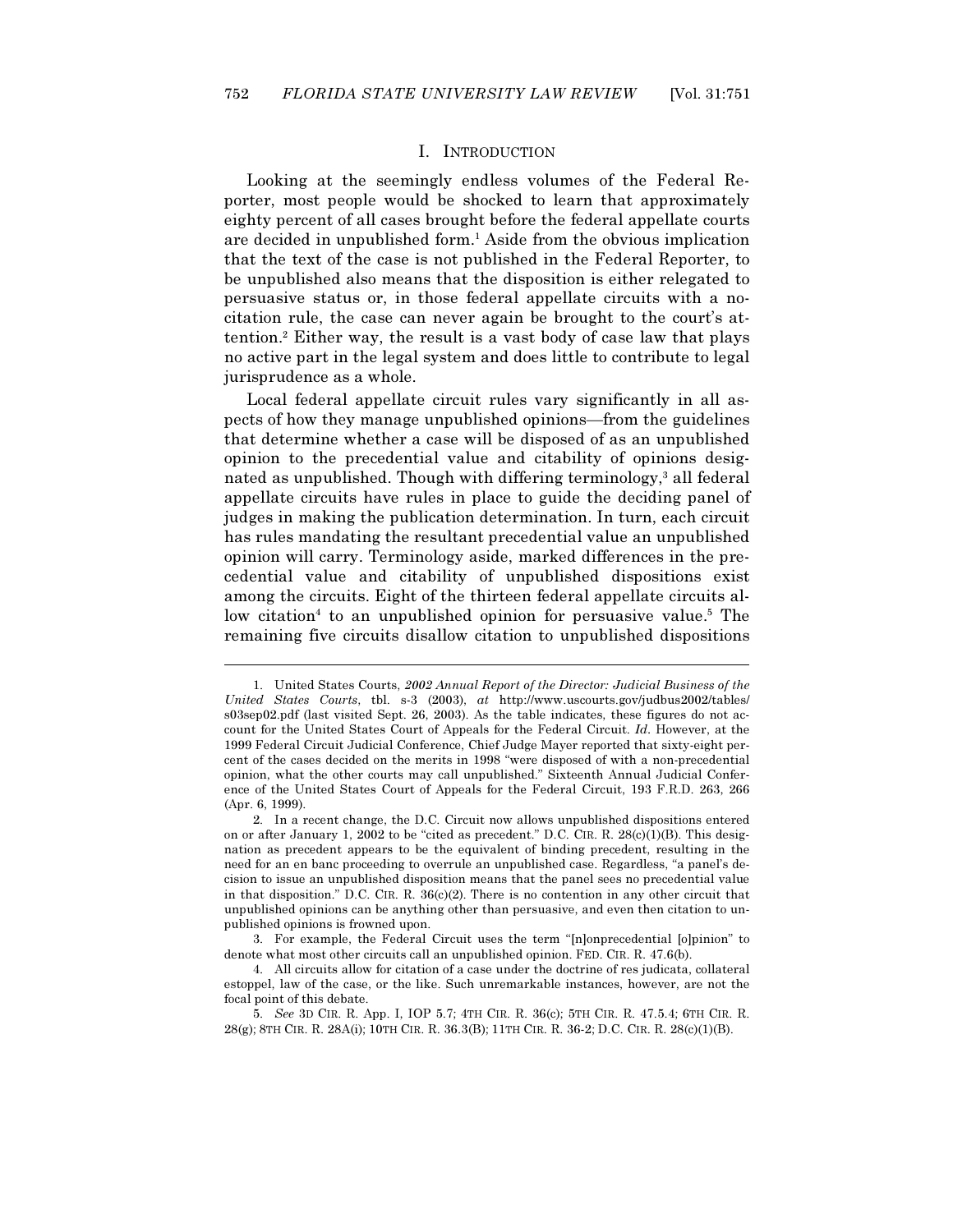$\overline{a}$ 

altogether.<sup>6</sup>

 In order to gain a general understanding of the publication controversy, this Comment begins with a brief review of the publication debate, along with the most recent congressional and judicial developments in the area. Part III then surveys the various publication plans throughout the circuits, including the various criteria used by the circuits in determining when a disposition will be published and the practical effect of the publication determination on the precedential value of a disposition.<sup>7</sup> The focus of Part III is to introduce a set of paradigmatic publication guidelines which basically represent the goal the circuits are attempting to achieve through the various criteria they use—namely, relegating unpublished status only on those opinions with no precedential value.<sup>8</sup>

 Parts IV and V review the various constitutional and policy arguments for and against rules limiting the precedential value of unpublished opinions in light of this set of paradigmatic publication guidelines. The conclusion drawn from Parts IV and V demonstrates that, if paradigmatic publication criteria could be applied without error, no litigant could challenge a circuit's publication plan because there would be no cognizable injury. In other words, if an unpublished opinion truly lacks precedential value, there is a published opinion that will adequately serve the litigant's purpose.

 Along with demonstrating that error-free application of publication guidelines cannot be achieved, Part VI argues that the focus of the debate over unpublished opinions must be shifted from the various constitutional and policy arguments to the publication guidelines that produce them. This Comment concludes with a proposed course of action that the federal appellate judiciary must take to develop and implement a publication plan that will produce unpublished opinions that truly have no precedential value.

 The aim of this endeavor is to have the judiciary gain a better understanding of exactly what "precedential value" is and, as a consequence, make consistent publication choices. Only when the elusive concept of precedential value is well understood can an answer to the publication dilemma be realized.

 <sup>6.</sup> See 1ST CIR. R. 36(b)(2)(F); 2D CIR. R. § 0.23; 7TH CIR. R. 53(b)(2)(iv); 9TH CIR. R. 36-3(b); FED. CIR. R. 47.6(b).

 <sup>7.</sup> Though not addressed in this Comment, all state courts likewise have rules regarding publication and citation of opinions. See Melissa M. Serfass & Jessie L. Cranford, Federal and State Court Rules Governing Publication and Citation of Opinions, 3 J. APP. PRAC. & PROCESS 251 (2001).

 <sup>8.</sup> Precedential value is an elusive concept, hence the considerable variation in criteria used by the circuits. See generally infra Part III.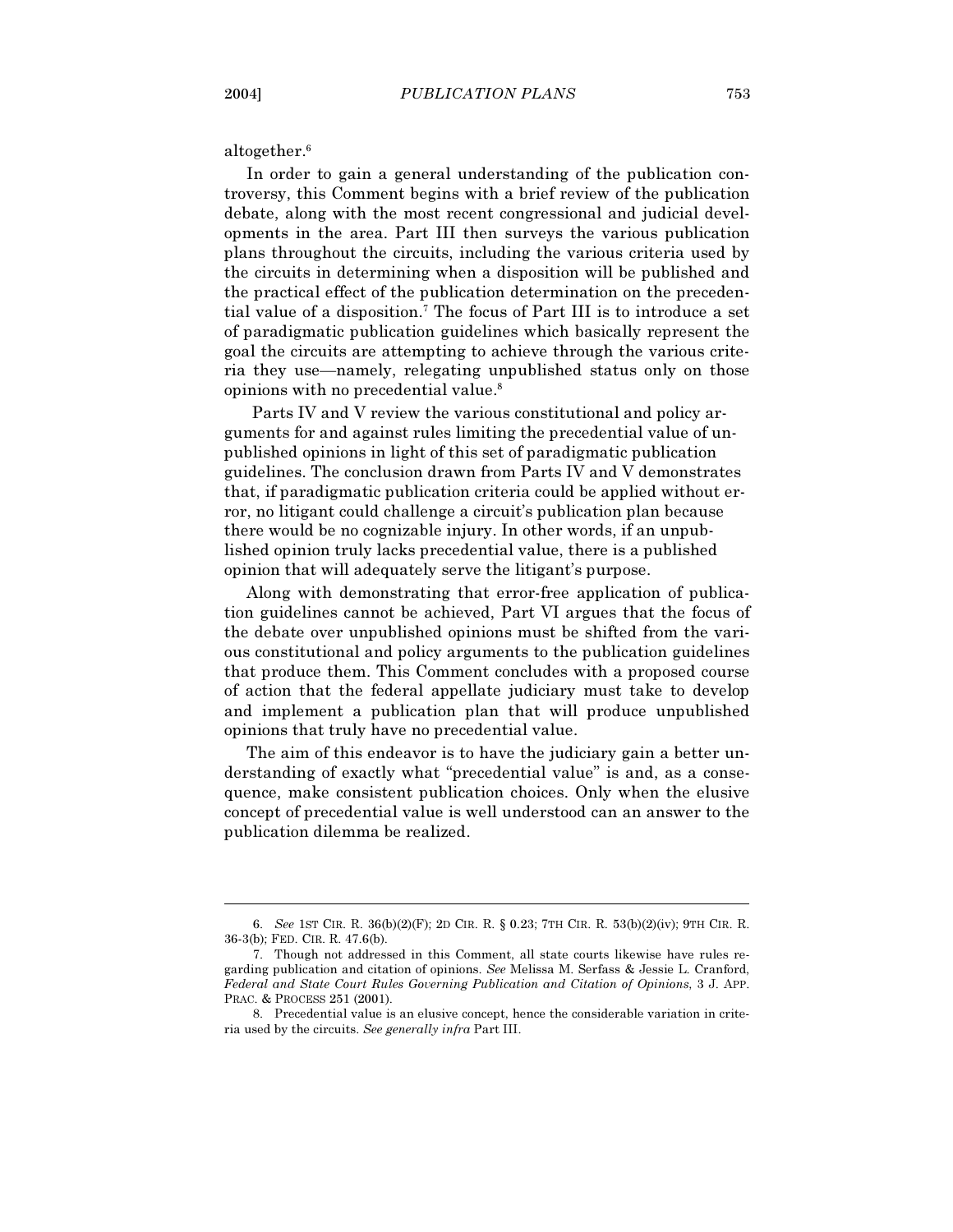#### II. THE PUBLICATION DEBATE: PAST AND PRESENT

# A. "Unpublished" as a Misnomer

"Unpublished," as used in this debate, is a term of art with repercussions not present under a conventional definition. As the term implies, the content of an unpublished opinion is excluded from the Federal Reporter,<sup>9</sup> the official reporter for the federal courts of appeals. However, all but two federal circuits<sup>10</sup> make the full text of unpublished opinions available both on their websites and, as of September 2001, to the West Group's Federal Appendix (which consists entirely of unpublished opinions—complete with headnotes indexed to West's Key Number system). With the E-Government Act of 2002, even the two holdout circuits will be forced to post all decisions, including unpublished decisions, on their websites.<sup>11</sup> Most circuits also release unpublished opinions to online databases such as Lexis and Westlaw. Furthermore, hard copies of unpublished opinions may be obtained from each particular circuit's clerk of the court. That is to say, the term unpublished does not mean that the opinion is unavailable or even difficult to find. The primary implication of an opinion being disposed of as unpublished is the precedential status and citation restriction imposed by the respective local circuit rule.<sup>12</sup> This Comment uses the term "unpublished" in this specialized sense.

### B. The Origin of Federal Appellate Circuit Publication Guidelines

 The general authority to promulgate rules governing the internal operation of the federal appellate courts derives from the Rules Enabling Act.<sup>13</sup> Publication guidelines and rules governing precedential value originate from the 1964 Judicial Conference of the United States where it was resolved that federal courts of appeals should publish "only those opinions which are of general precedential value."<sup>14</sup> At first, the circuits were relatively slow to respond, but in 1972 the Conference mandated that each circuit develop a publica-

 <sup>9.</sup> Unpublished opinions are excluded from the official reporter but for a listing in a table of decisions stating only the result of the disposition.

 <sup>10.</sup> The two circuits not currently contributing to the Federal Appendix or making unpublished opinions available on their websites are the Fifth and Eleventh Circuits. Paradoxically, both the Fifth and Eleventh Circuits allow citation to unpublished opinions. See 5TH CIR. R. 47.5.4; 11TH CIR. R. 36-2.

 <sup>11.</sup> See Pub. L. No. 107-347, § 205(a)(5), 116 Stat. 2899, 2913 (2002).

 <sup>12.</sup> Some federal circuits do not use the term "unpublished" in their respective rules dealing with precedential value of opinions. See FED. CIR. R. 47.6; 3D CIR. R. App. I, IOP 5.1-5.7; 2D CIR. R. § 0.23. Regardless, the process by which the court determines the precedential value placed on the opinion can fairly be called the publication process.

 <sup>13.</sup> See 28 U.S.C. §§ 2071-77 (2002).

 <sup>14.</sup> REPORTS OF THE PROCEEDINGS OF THE JUDICIAL CONFERENCE OF THE UNITED STATES: ANNUAL REPORT OF THE DIRECTOR OF THE ADMINISTRATIVE OFFICE OF THE UNITED STATES COURTS 11 (1964) [hereinafter 1964 JUDICIAL CONFERENCE PROCEEDINGS].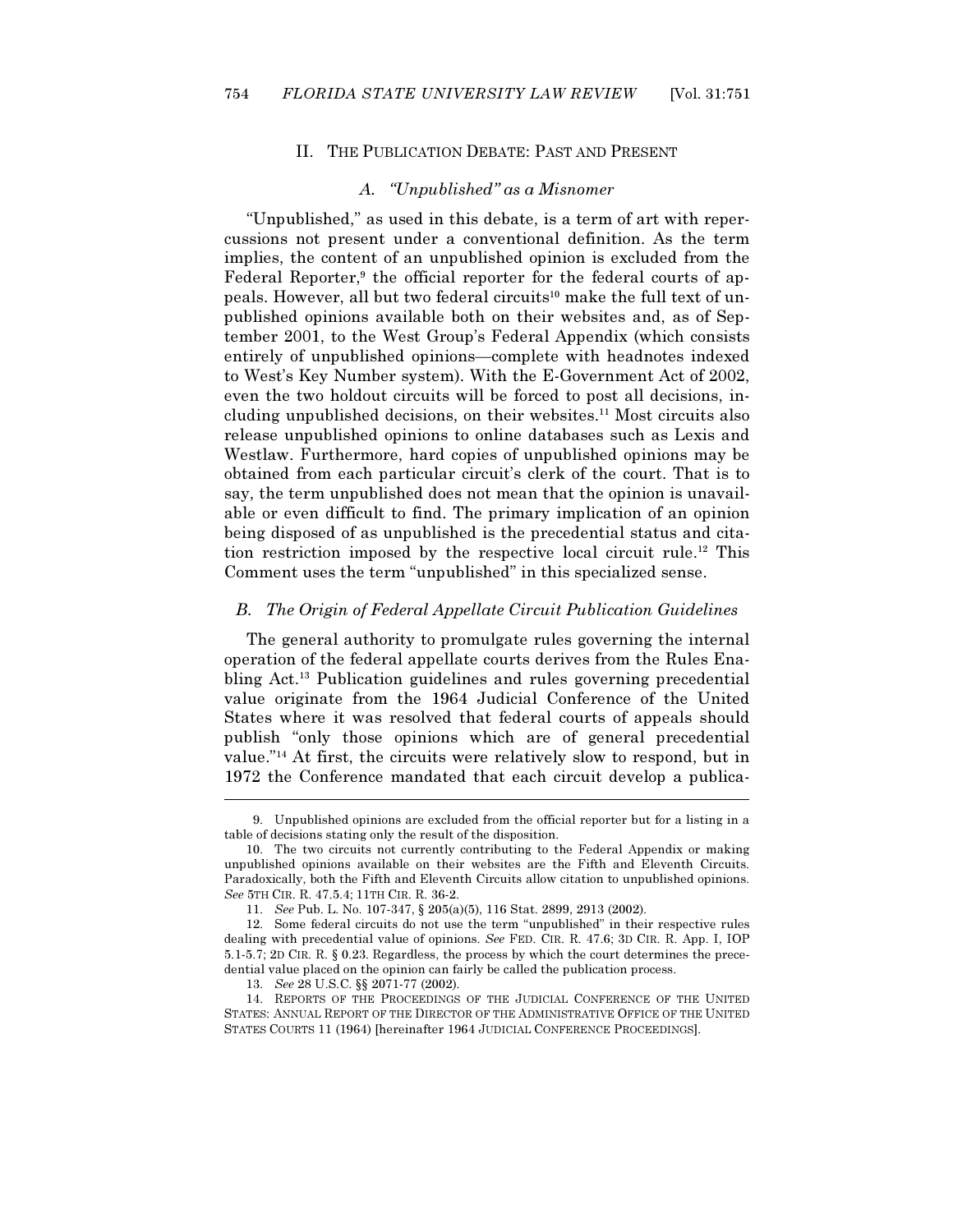tion plan.15 By 1974, all circuits adopted a Conference-approved publication plan.<sup>16</sup> Shortly thereafter, the publication plans took effect and courts began instituting corresponding restrictive citation rules.<sup>17</sup>

 Selective publication plans favoring unpublished opinions were promoted in response to the exponentially expanding volume of cases before the courts.18 The increasing caseload resulted in judges spending a disproportionate amount of time crafting, and lawyers researching, opinions not amenable to the meaningful development of the law.19 In addition, publication plans addressed the threat to a cohesive body of law that unlimited proliferation of published opinions might create.<sup>20</sup> In other words, publication plans were initially implemented to allay the fear that "judges, unable to digest the burgeoning volumes of case law, would inadvertently make inconsistent rulings."21 Another driving force behind the creation of limited publication plans was "the ever increasing practical difficulty and economic cost of establishing and maintaining accessible private and public law library facilities."<sup>22</sup> While many of these concerns are still applicable today, others have become obsolete with the advent of new technologies.<sup>23</sup>

### C. Congressional Inquiry into the Publication Arena

 The debate over the propriety of not according unpublished decisions precedential value has gone so far as to prompt congressional inquiry. On June 27, 2002, four legal scholars spoke before the Subcommittee on Courts, the Internet, and Intellectual Property of the House Committee on the Judiciary: Samuel A. Alito, Jr., Third Cir-

 <sup>15.</sup> REPORTS OF THE PROCEEDINGS OF THE JUDICIAL CONFERENCE OF THE UNITED STATES: ANNUAL REPORT OF THE DIRECTOR OF THE ADMINISTRATIVE OFFICE OF THE UNITED STATES COURTS 33 (1972).

 <sup>16.</sup> See William L. Reynolds & William M. Richman, An Evaluation of Limited Publication in the United States Courts of Appeals: The Price of Reform, 48 U. CHI. L. REV. 573, 578-79 (1981).

 <sup>17.</sup> Unpublished Judicial Opinions: Hearing Before the Subcomm. on Courts, the Internet, and Intellectual Property of the House Comm. on the Judiciary, 107th Cong. 5-6 (2002) [hereinafter 2002 Statements to Congress] (statement of Samuel A. Alito, Jr., Judge, United States Court of Appeals for the Third Circuit).

 <sup>18.</sup> Id.

 <sup>19.</sup> See David Greenwald & Frederick A. O. Schwarz, Jr., The Censorial Judiciary, 35 U.C. DAVIS L. REV. 1133, 1141-42 (2002) (citing 1964 JUDICIAL CONFERENCE PROCEED-INGS, supra note 14, at 11).

 <sup>20.</sup> See Charles W. Joiner, Limiting Publication of Judicial Opinions, 56 JUDICATURE 195 (1972).

 <sup>21.</sup> Greenwald & Schwarz, supra note 19, at 1143.

 <sup>22.</sup> Id. at 1141 (quoting 1964 JUDICIAL CONFERENCE PROCEEDINGS, supra note 14, at 11). As discussed infra Part V.A, the advent of electronic databases all but eviscerates the viability of this particular concern.

 <sup>23.</sup> Part V, infra, addresses these concerns in their present context.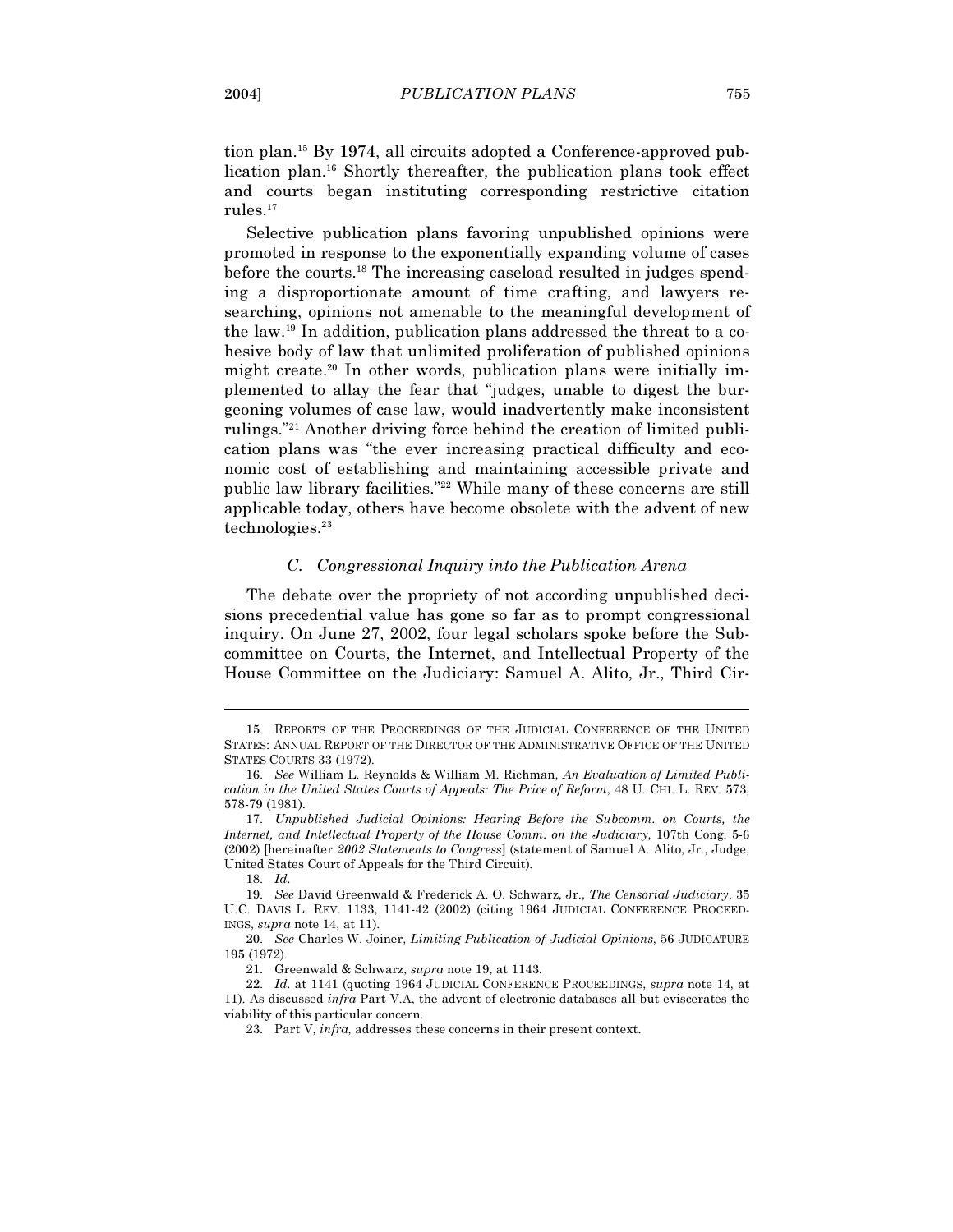cuit judge and Chair of the Advisory Committee on Appellate Rules; Alex Kozinski, Ninth Circuit judge and long time advocate of nocitation rules; Kenneth J. Schmier, outspoken advocate against nocitation rules; and Arthur D. Hellman, Professor of Law at the University of Pittsburgh School of Law.<sup>24</sup> The hearing was held to gauge whether a problem existed and, if so, what Congress might do to alleviate the problem. Only Judge Kozinski actually commented on the appropriateness (or more accurately inappropriateness) of a congressional foray into the area of appellate judicial rulemaking.<sup>25</sup> The speakers basically used the opportunity as a forum to advocate their respective positions on propriety of unpublished opinions.

### D. Proposed Judicial Reform

 The debate, spurred by federal circuit courts' differing precedential treatment of unpublished dispositions, led the federal Advisory Committee on the Rules of Appellate Procedure to consider, and approve in principle, a new Federal Rule of Appellate Procedure 32.1.<sup>26</sup> As announced at the November 18, 2002 meeting, the new rule would create a uniform procedure allowing citation for persuasive value of unpublished opinions in all federal appellate courts.<sup>27</sup> The next step in the path to final approval and implementation of the rule occurred at the May 15, 2003 meeting in Washington, D.C., where the Advisory Committee considered revised drafts of this and other proposed amendments.<sup>28</sup> The text of the proposed rule was unveiled at the May 15 meeting:

Rule 32.1. Citation of Judicial Dispositions

(a) Citation Permitted. No prohibition or restriction may be imposed upon the citation of judicial opinions, orders, judgments, or other written dispositions that have been designated as "unpublished," "not for publication," "non-precedential," "not precedent," or the like, unless that prohibition or restriction is generally imposed upon the citation of all judicial opinions, orders, judgments, or other written dispositions.

(b) Copies Required. A party who cites a judicial opinion, order, judgment, or other written disposition that is not available in a publicly accessible electronic database must file and serve a copy of

 <sup>24.</sup> 2002 Statements to Congress, supra note 17 (statements of Judge Samuel A. Alito, Jr., Alex Kozinski, Judge, United States Court of Appeals for the Ninth Circuit, Kenneth J. Schmier, Chairman, Committee for the Rule of Law, and Arthur D. Hellman, Professor of Law and Distinguished Faculty Scholar, University of Pittsburgh School of Law).

 <sup>25.</sup> See id. at 15-16 (Alex Kozinski's statement).

 <sup>26.</sup> Proposed rule 32.1 is posted on the United States Courts website, as maintained by the Administrative Office of the United States Courts on behalf of the United States Courts. United States Courts, Federal Rulemaking, at http://www.uscourts.gov/rules/index. html (last visited Sept. 26, 2003).

 <sup>27.</sup> Id.

 <sup>28.</sup> Id.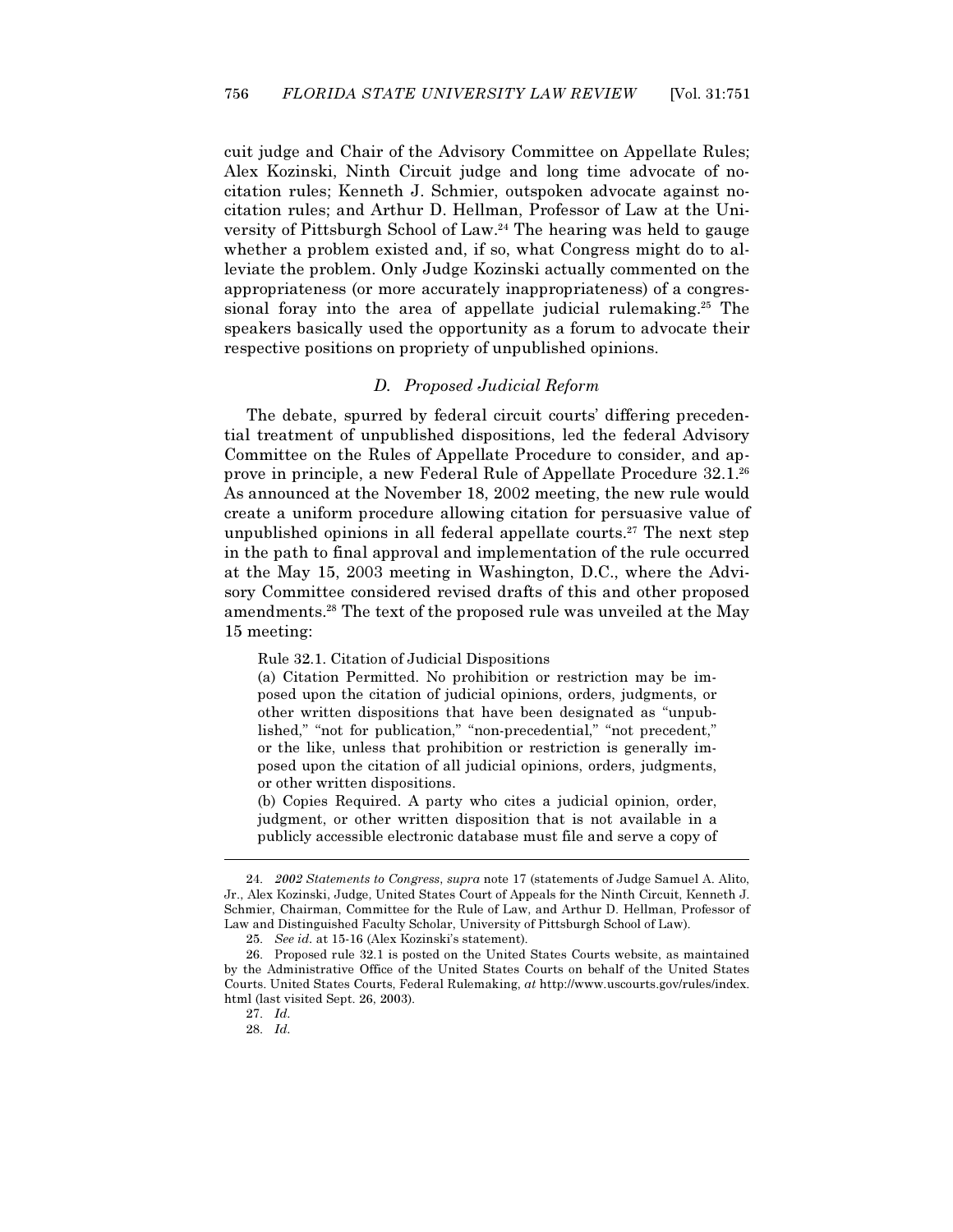that opinion, order, judgment, or other written disposition with the brief or other paper in which it is cited.<sup>29</sup>

What this rule *does not* do is as important to understand as what it does do. According to the Committee Note following the text of the proposed rule:

Rule 32.1 is extremely limited. It takes no position on whether refusing to treat an "unpublished" opinion as binding precedent is constitutional. It does not require any court to issue an "unpublished" opinion or forbid any court from doing so. It does not dictate the circumstances under which a court may choose to designate an opinion as "unpublished" or specify the procedure that a court must follow in making that decision. It says nothing about what effect a court must give to one of its "unpublished" opinions or to the "unpublished" opinions of another court. The one and only issue addressed by Rule 32.1 is the citation of judicial dispositions  $\ldots$ <sup>30</sup>

 Because of the various steps of revision and approval the proposed rule must undergo, including Standing Committee approval, Judicial Conference approval, Supreme Court approval, and a statutory period where Congress may take action, the earliest date such a rule would take effect is likely December of 2005.<sup>31</sup>

#### E. The Focus of the Debate over Unpublished Opinions

 Substantially all of the argument in this area focuses on the constitutionality and/or propriety of publication and citation rules. However, courts and commentators have based all these arguments on the product that these rules produce (i.e. nonprecedential opinions), as opposed to the publication plans that produce them. In other words, a proponent of affording unpublished opinions precedential value would argue that restrictive publication and citation rules create a body of case law which, while appearing to be useful to a lawyer in the course of litigation, cannot be brought to the attention of the court.<sup>32</sup> The focal point of such an argument is on the nonpreceden-

 <sup>29.</sup> Memorandum from Judge Samuel A. Alito, Jr., Chair, Advisory Comm. on Appellate Rules, to Judge Anthony J. Scirica, Chair, Standing Comm. on Rules of Practice and Procedure 28 (May 22, 2003), available at http://www.uscourts.gov/rules/app0803.pdf [hereinafter Alito Memorandum].

 <sup>30.</sup> Id. at 30-31 (citations omitted). The concluding section of this Comment discusses in more detail exactly how this new uniform rule fits into the publication debate.

 <sup>31.</sup> See United States Courts, Federal Rulemaking, The Rulemaking Process: A Summary for the Bench and Bar (2002), at http://www.uscourts.gov/rules/proceduresum.htm (last visited Sept. 26, 2003).

 <sup>32.</sup> See, e.g., Charles E. Carpenter, Jr., The No-Citation Rule for Unpublished Opinions: Do the Ends of Expediency for Overloaded Appellate Courts Justify the Means of Secrecy?, 50 S.C. L. REV. 235 (1998); Martha J. Dragich, Will the Federal Courts of Appeals Perish if They Publish? Or Does the Declining Use of Opinions to Explain and Justify Judicial Decisions Pose a Greater Threat?, 44 AM. U. L. REV. 757 (1995).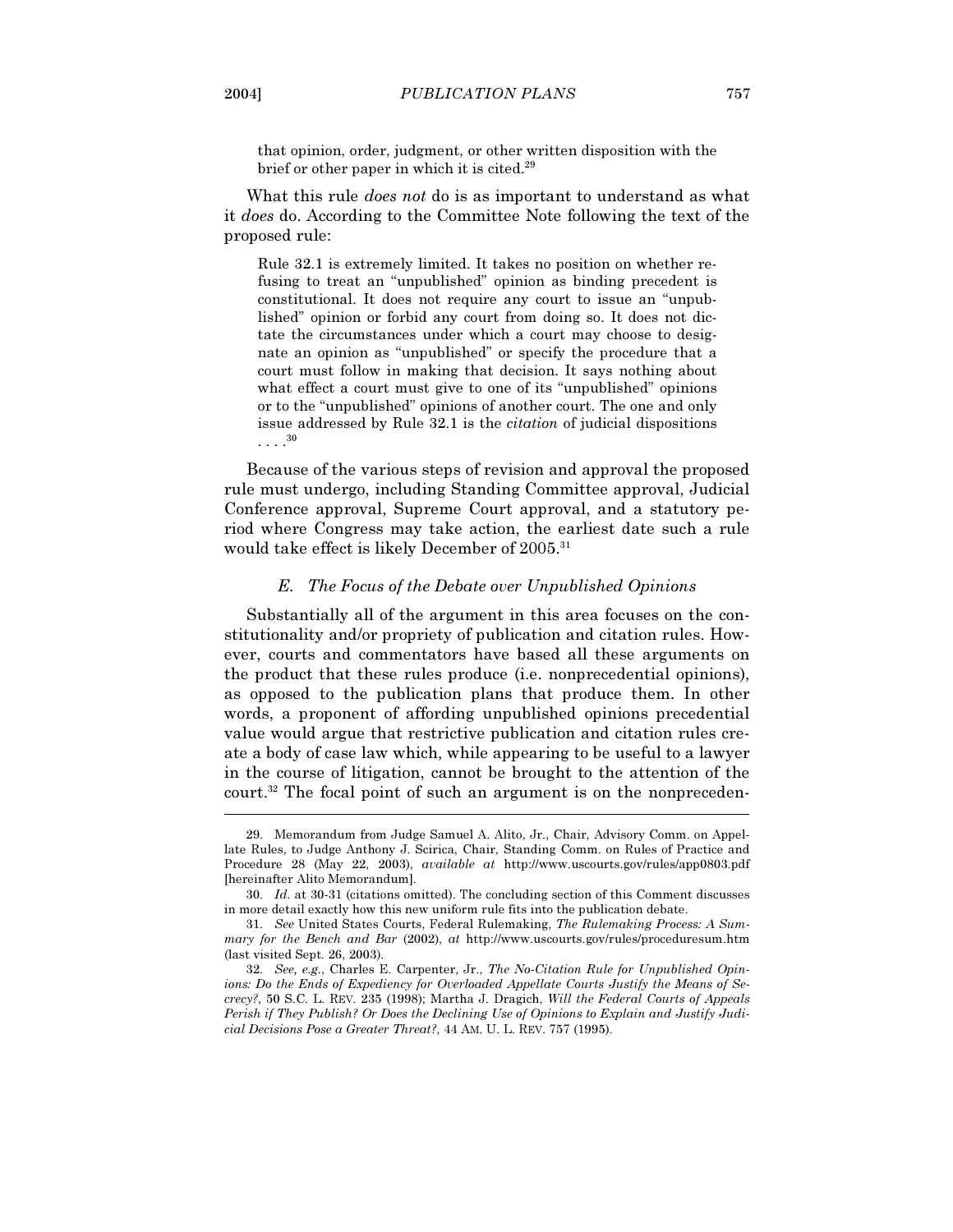tial opinion, as opposed to the publication plan that created it. Likewise, an advocate of rules affording unpublished opinions no precedential value would point to the untenable burden less restrictive rules would create.<sup>33</sup> This Comment attempts to view the arguments for and against limited precedential value rules in light of the publication guidelines that produce such nonprecedential case law.

 In a basic sense, publication guidelines state that an opinion will not be published (i.e. be fully precedential) when such a disposition will not add "significantly to the body of law,"<sup>34</sup> or, in an even more general sense, where the opinion has no precedential value.<sup>35</sup> Some circuits use only general statements to guide the publication determination,<sup>36</sup> while other circuits are explicit in setting forth criteria to achieve this stated goal.<sup>37</sup>

 The point at which an opinion is determined to be unpublished is the linchpin of the debate. It is at this point that the opinion becomes full precedential case law or, in the strictest circuits, a case that can never again be brought to the attention of the court. Taking into account the impact of declaring an opinion unpublished, critical analysis from this viewpoint is warranted. As a starting point, a crucial yet often overlooked point about the current state of affairs must be addressed: If publication guidelines were followed as written, the entire publication debate would be moot. No colorable argument based on a deprivation of vital case law could come about since, by definition, an unpublished disposition would only stand for a proposition already firmly embedded in published, precedential case law. In short, with no viable injury, no litigant could have standing to challenge citation rules in the courtroom. This line of reasoning is carried out in more detail and applied to specific arguments for and against citation restrictions in Parts IV and V.

### F. Publication Guidelines in Practical Context

 As with anything subject to human discretion, publication guidelines cannot be applied without (at least occasional) error.<sup>38</sup> One problem presents itself where, in a circuit disallowing citation to an unpublished opinion, such an error, if not corrected immediately,

 <sup>33.</sup> See, e.g., Hart v. Massanari, 266 F.3d 1155, 1177-79 (9th Cir. 2001).

 <sup>34.</sup> FED. CIR. R. 47.6(b).

 <sup>35.</sup> See 3D CIR. R. App. I, IOP 5.2; 10TH CIR. R. 36.1; 11TH CIR. R. IOP 36-3(5).

 <sup>36.</sup> See 2D CIR. R. § 0.23; 3D CIR. R. App. I, IOP 5.3; 10TH CIR. R. 36.1; 11TH CIR. R. IOP 36-3(5).

 <sup>37.</sup> See 1ST CIR. R. 36(b); 4TH CIR. R. 36(a); 5TH CIR. R. 47.5.1; 6TH CIR. R. 206; 7TH CIR. R. 53(c); 8TH CIR. R. App. I; 9TH CIR. R. 36-2; D.C. CIR. R. 36(a); FED. CIR. R. App. V, IOP 10.

 <sup>38.</sup> Part V, infra, isolates how publication guidelines have been misapplied.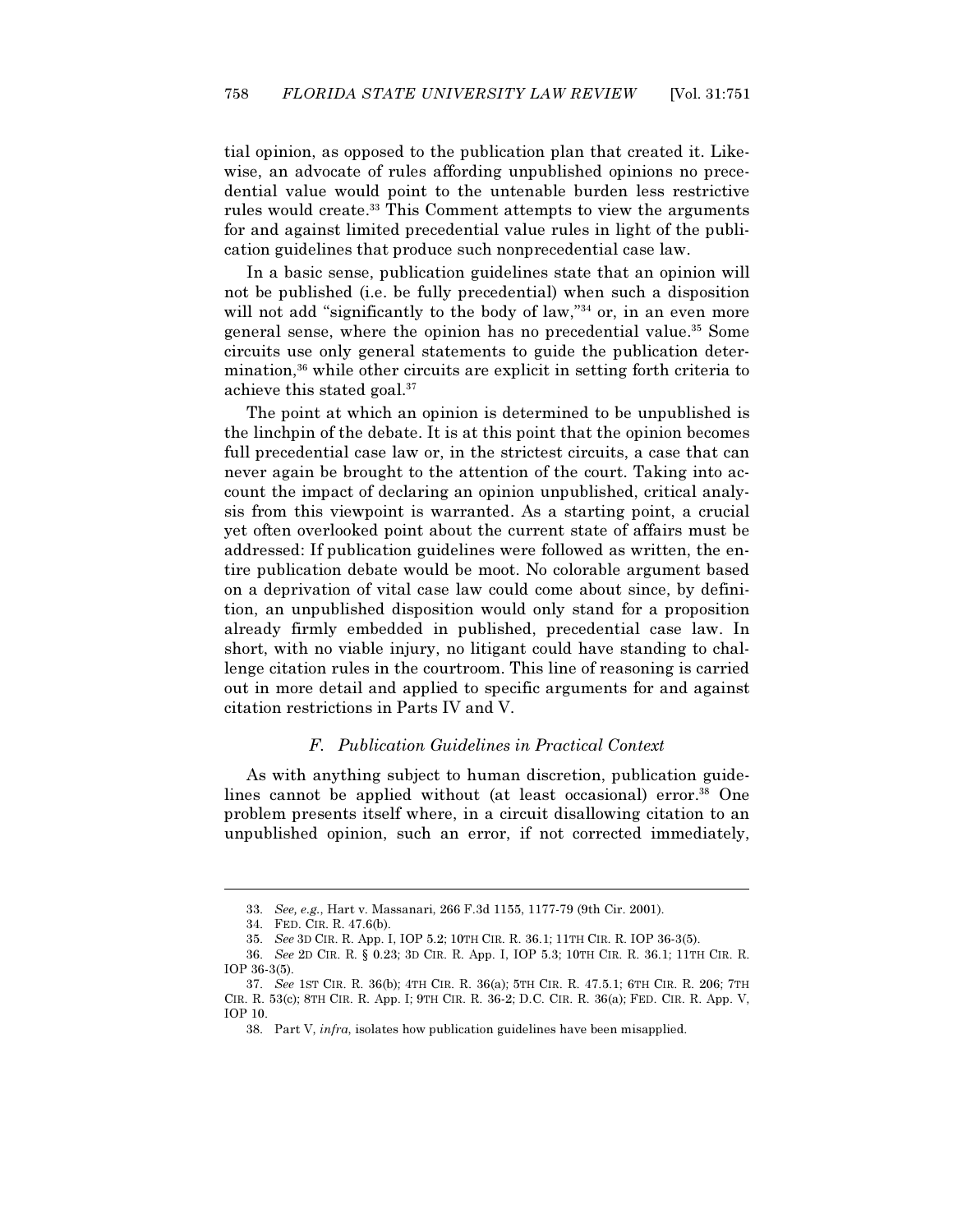cannot be corrected at all.<sup>39</sup> If a litigant believes an opinion should have been designated as published but was not, some circuits allow a short period of time for the present litigants, or in some cases interested parties, to petition the court to have the opinion published.<sup>40</sup> Because an unpublished opinion is not written in a way that makes it suitable for future litigants to rely upon, changing an opinion's label from "unpublished" to "published" does not completely alleviate the problem.<sup>41</sup>

 At the very least, if publication guidelines are to persist, citation to opinions for persuasive value must be allowed. Even with a mistake as to publication, a later litigant, while only having a "persuasive"42 opinion to cite, has a chance of settling the issue in a precedential decision by referencing the court to the earlier unpublished opinion. In a worst-case scenario, a string of unpublished decisions on an unsettled area of law would signal a need to settle the question in a precedential form. If such a state of affairs could not be brought to the attention of the court, it might only be answered by happenstance, if at all.

 In order for publication guidelines to be sufficiently effectual, significant reform is called for, though not solely in the form of revising the criteria contained in the guidelines. No matter how specific or detailed the listing of factors, subjectivity and natural human error will not allow for acceptable application of the guidelines. When speaking of acceptability, not only must the selective publication plan be amenable to the proper functioning of the federal appellate process, but

41. See infra Part VI.

l

 <sup>39.</sup> See infra text accompanying note 40.

 <sup>40.</sup> In the Federal and Ninth Circuits the time period is 60 days after the unpublished opinion has been issued. FED. CIR. R. 47.6(c); 9TH CIR. R. 36-4. The D.C. Circuit gives a 30 day time limit, though the impact of this allowance is minimized since the D.C. Circuit (and only the D.C. Circuit) affords unpublished opinions issued after January 1, 2002 precedential value. D.C. CIR. R.  $28(c)(1)(B)$ ,  $36(d)$ . The Fourth Circuit, while not giving a time period, states that "[c]ounsel may move for publication . . .," thereby indicating that the window for petition is limited. 4TH CIR. R. 36(b). The Eleventh Circuit is much the same. See 11TH CIR. R. 36-3. Similarly, the Seventh Circuit allows any person to "request by motion" reconsideration of the publication decision, apparently meaning that the request must come from counsel during the litigation process. 7TH CIR. R. 53(d)(3). The First Circuit and Fifth Circuit do not explicitly give a time limit for petitioning the court to publish a previously unpublished opinion. 1ST CIR. R. 36(b)(2)(D); 5TH CIR. R. 47.5.2. As is discussed tangentially, infra Part V, a longer time period may do no good to later parties. Since an unpublished disposition will not likely have necessary elements to make a reliable precedent and a significant amount of time has elapsed since the case, the court would basically have to review the case de novo and re-issue a new opinion to transform the opinion into reliable precedent (as opposed to simply using the same work product and redesignating it as "published"). Finally, the Second, Third, Sixth, Eighth, and Tenth circuits give no opportunity to petition the court to reconsider the publication decision. See 2D CIR. R. § 0.23; 3D CIR. R. App. I, IOP 5.3; 6TH CIR. R. 206; 8TH CIR. R. App. I; 10TH CIR. R. 36.1.

 <sup>42.</sup> The persuasiveness (or lack thereof) of opinions designated as unpublished is discussed further infra Part VII.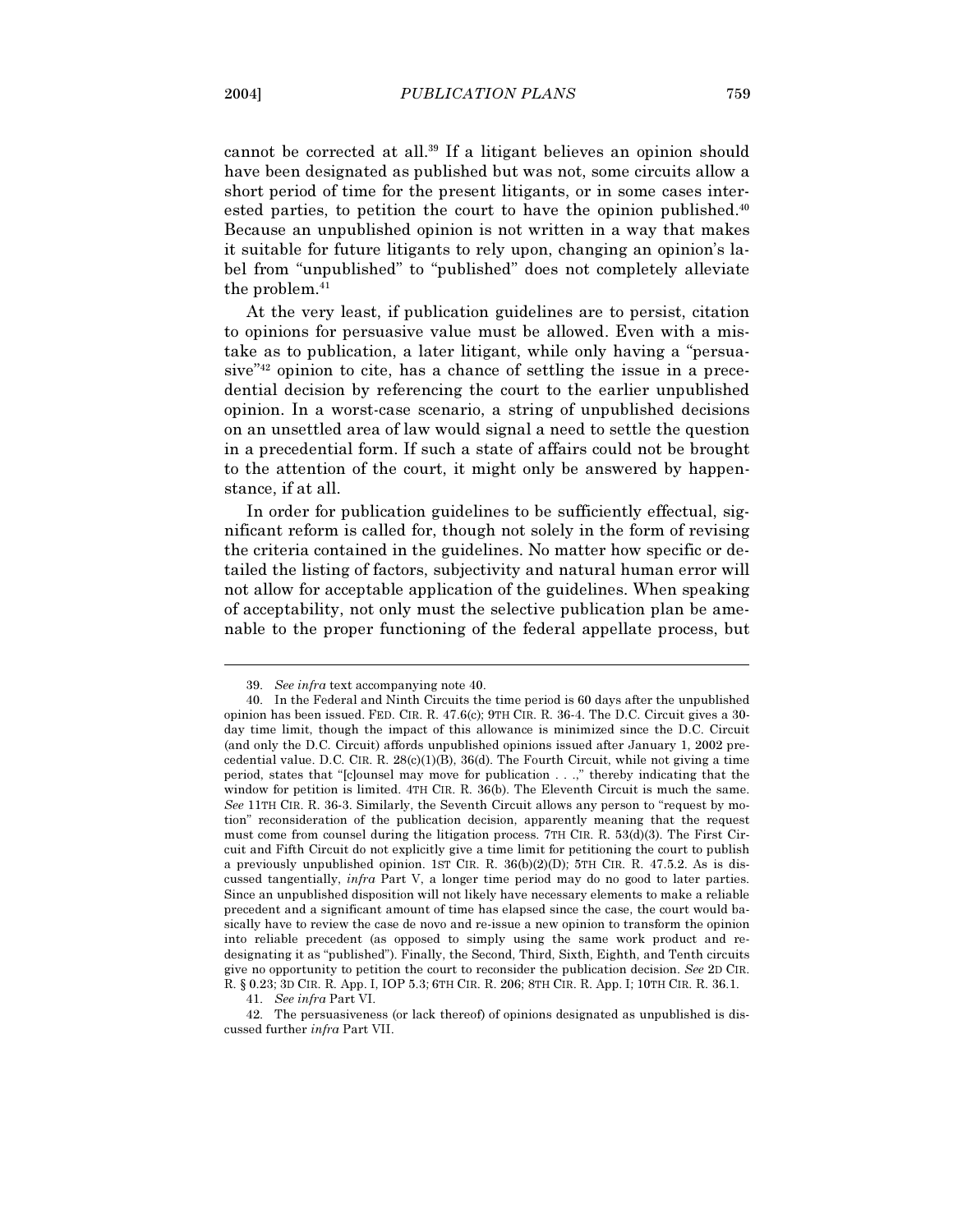to the general populous as well. That is to say, keeping in mind the impact attendant to the publication decision along with our jurisprudential insistence on safeguarding through various appellate processes, the publication system must be designed to ensure (or least attempt to ensure) the accuracy of the publication decision.<sup>43</sup>

# III. SURVEY OF CURRENT LOCAL RULES REGARDING PUBLICATION AND CITATION IN THE FEDERAL COURTS OF APPEALS

### A. Publication Guidelines

 As stated previously, all circuits have a rule encompassing an idea akin to publication. However, guidelines vary from general to fairly detailed. The survey begins with the circuits that give only broad guidance, then moves to those with explicit criteria. The purpose of this review is to glean an understanding of what courts look for in determining whether to publish a decision.

## 1. Circuits Elucidating Only General Guidance Concerning Publication

 Only the Second, Third, Tenth, and Eleventh Circuits fail to give an explicit list of criteria for the deciding panel to take into account in making the publication decision.<sup>44</sup> In the Second Circuit, a disposition will remain unpublished<sup>45</sup> where "no jurisprudential purpose would be served by a [precedential] written opinion."<sup>46</sup> According to the Third Circuit, an opinion will be published "when it has precedential or institutional value."<sup>47</sup> Conversely, an opinion is designated as not precedential where it "appears to have value only to the trial court or the parties."<sup>48</sup> Similarly, in the Tenth Circuit, a disposition will not be published where "the case does not require application of new points of law that would make the decision a valuable precedent."<sup>49</sup> Finally, in the Eleventh Circuit, "[o]pinions that the panel [of

 <sup>43.</sup> This issue is addressed in more detail infra Part VII.

 <sup>44.</sup> See 2D CIR. R. § 0.23; 3D CIR. R. App. I, IOP 5.2, 5.3; 10TH CIR. R. 36.1; 11TH CIR. R. 36-3, IOP 5.

 <sup>45.</sup> The Second Circuit does not have a publication plan per se, but instead issues precedential written opinions, nonprecedential open court dispositions, or nonprecedential summary orders. 2D CIR. R. § 0.23. Regardless, an opinion rendered in nonprecedential form is the functional equivalent of an unpublished opinion. But see D.C. CIR. R.  $28(c)(1)(B)$ (noting that the D.C. Circuit has the only local circuit rule considering an unpublished opinion precedent).

 <sup>46. 2</sup>D CIR. R. § 0.23.

 <sup>47. 3</sup>D CIR. R. App. I, IOP 5.2.

 <sup>48.</sup> Id. at App. I, IOP 5.3.

 <sup>49. 10</sup>TH CIR. R. 36.1.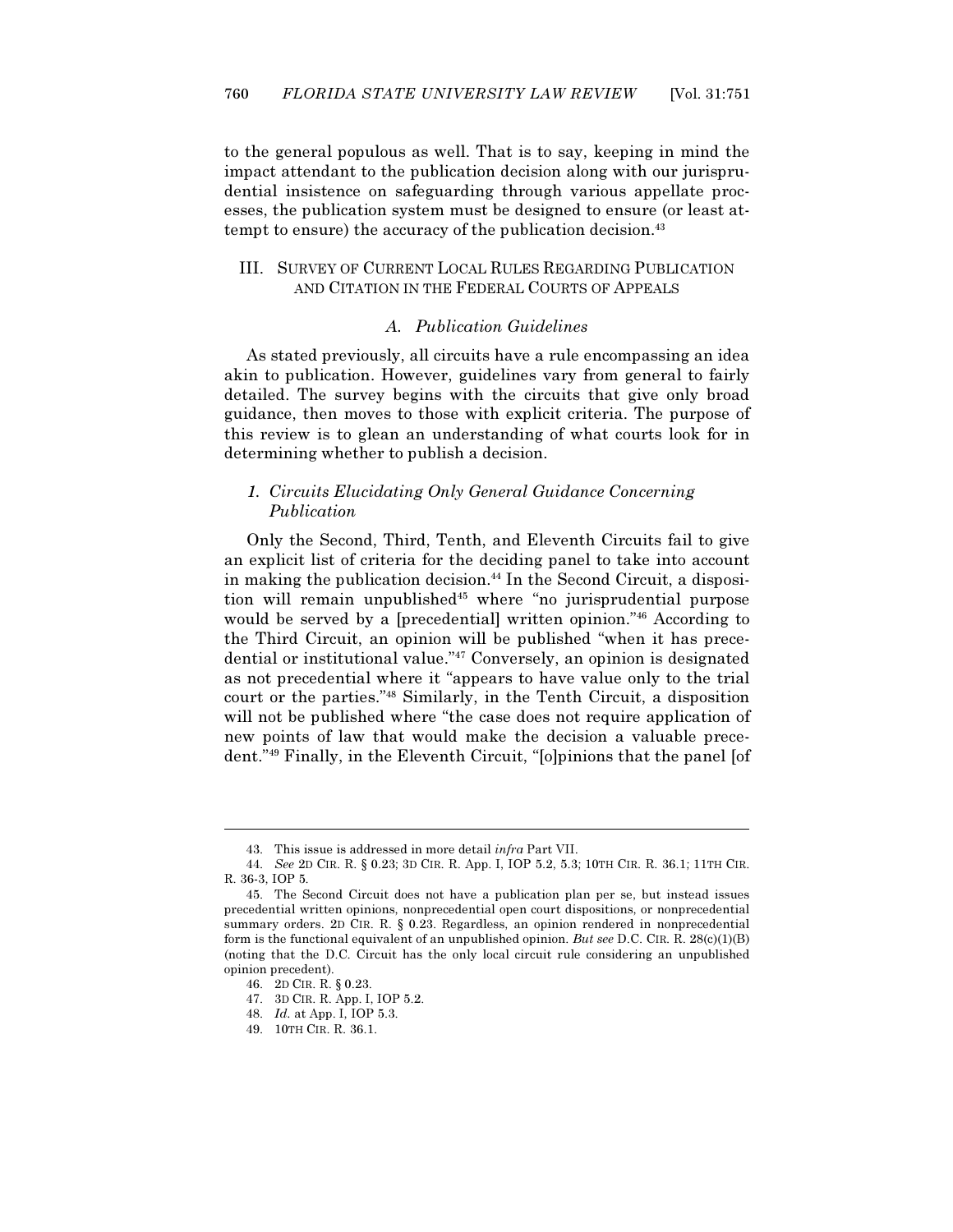deciding judges] believes to have no precedential value are not published."<sup>50</sup>

#### 2. Circuits Expounding Specific Criteria Regarding Publication

 Since many of the criteria listed by the circuits are repetitive, the most exhaustive list is quoted (that of the Federal Circuit), and the criteria of the remaining circuits not addressed in the Federal Circuit's listing are discussed. In most of the circuits listing publication criteria, the publication rule has language mandating publication where one or more of the criteria listed are met.<sup>51</sup> In the remaining circuits, the language associated with the criteria appears more permissive.<sup>52</sup> Regardless, the goal of publication criteria remains the same—to determine factors indicating when a decision merits publication and, more significantly, has precedential value.

Publication guidelines for the Federal Circuit:

(a) The case is a test case.

(b) An issue of first impression is treated.

(c) A new rule of law is established.

(d) An existing rule of law is criticized, clarified, altered, or modified.

(e) An existing rule of law is applied to facts significantly different from those to which that rule has previously been applied.

(f) An actual or apparent conflict in or with past holdings of this court or other courts is created, resolved, or continued.

(g) A legal issue of substantial public interest, which the court has not sufficiently treated recently, is resolved.

(h) A significantly new factual situation, likely to be of interest to a wide spectrum of persons other than the parties to a case, is set forth.

 <sup>50. 11</sup>TH CIR. R. 36-3, IOP 5.

 <sup>51.</sup> See 4TH CIR. R. 36(a) ("Opinions . . . will be published only if the opinion satisfies" the criteria. This language might, however, suggest that meeting the criteria is a necessary, but not sufficient, element to achieving publication.); 5TH CIR. R. 47.5.1 (differing in that publication is permissive if the decision contains a concurrence or dissent without meeting the other criteria); 7TH CIR. R.  $53(c)(1)$  (noting a published opinion "will be filed" when the criteria are met); 9TH CIR. R. 36-2 (containing the same "only if" language as the Fourth Circuit rule); D.C. CIR. R. 36(a)(2) (stating that opinions meeting the criteria "will be published").

 <sup>52.</sup> See 1ST CIR. R. 36(b)(1) (The policy in favor of publication "may be overcome" where certain criteria are absent.); 6TH CIR. R. 206(a) ("The following criteria shall be considered" in the publication decision. (emphasis added)); 8TH CIR. R. App. I(4) ("An opinion should be published" when one of the criteria are met. (emphasis added)); FED. CIR. R. App. V, IOP 10(4) (Publication is "limit[ed]  $\dots$  to dispositions meeting one or more of the criteria.").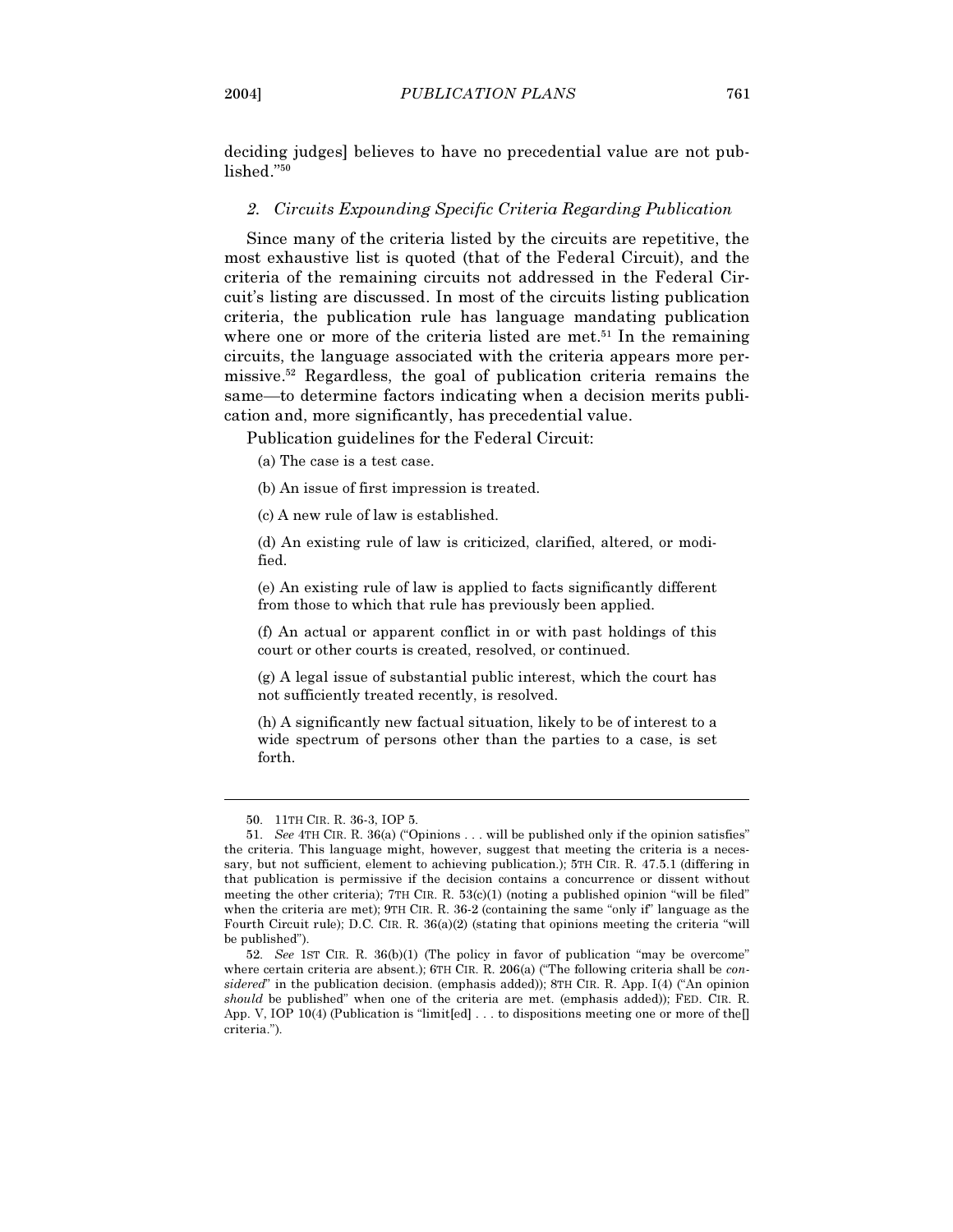(i) A new interpretation of a Supreme Court decision, or of a statute, is set forth.

(j) A new constitutional or statutory issue is treated.

(k) A previously overlooked rule of law is treated.

(l) Procedural errors, or errors in the conduct of the judicial process, are corrected, whether by remand with instructions or otherwise.

(m) The case has been returned by the U.S. Supreme Court for disposition by action of this court other than ministerial obedience to directions of the Court.

(n) A panel desires to adopt as precedent in this court an opinion of a lower tribunal, in whole or in part.<sup>53</sup>

 The remaining seven circuits use a mish-mash of these criteria along with some factors not included in the Federal Circuit guidelines. For example, in the Seventh Circuit, $54$  an opinion will be published if the decision "constitutes a significant and non-duplicative contribution to legal literature (A) by a historical review of law, (B) by describing legislative history, or (C) by resolving or creating a conflict in the law,"55 or where the decision "reverses a judgment or denies enforcement of an order when the lower court or agency has published an opinion supporting the judgment or order."<sup>56</sup> The Eighth Circuit mandates publication where the case "does not accept the rationale of a previously published opinion in that case."57 Further, some circuits include as a factor for publication whether the decision includes a separate concurring or dissenting opinion.<sup>58</sup>

### B. Citation Limitation and Corresponding Precedential Status

 Of the four circuits<sup>59</sup> not enumerating a list of criteria in their publication guidelines, only the Second Circuit does not allow citation to dispositions other than formal opinions.<sup>60</sup> Though allowing citation for persuasive value only, both the Tenth and Eleventh Cir-

 <sup>53.</sup> FED. CIR. R. App. V, IOP 10(4).

 <sup>54.</sup> This factor is not exclusive to the Seventh Circuit. See, e.g., 4TH CIR. R. 36(a)(iv). In fact, none of the additional factors listed are exclusive to the particular circuit. The point of listing them is simply to give an overview of all possible criteria.

 <sup>55. 7</sup>TH CIR. R. 53(c)(1)(iv).

<sup>56.</sup> *Id.* at  $53(c)(1)(v)$ .

 <sup>57. 8</sup>TH CIR. R. App. I(4)(e).

 <sup>58.</sup> See 5TH CIR. R. 47.5.1; 6TH CIR. R. 206(a)(4); 9TH CIR. R. 36-2(g).

 <sup>59.</sup> The Second, Third, Tenth, and Eleventh Circuits.

 <sup>60. 2</sup>D CIR. R. § 0.23. Even so, as with all circuit rules, any unpublished or nonprecedential disposition may be cited in an assertion of claim preclusion, issue preclusion, judicial estoppel, law of the case, or the like. See, e.g., id. (Unpublished opinions "shall not be cited . . . in unrelated cases.").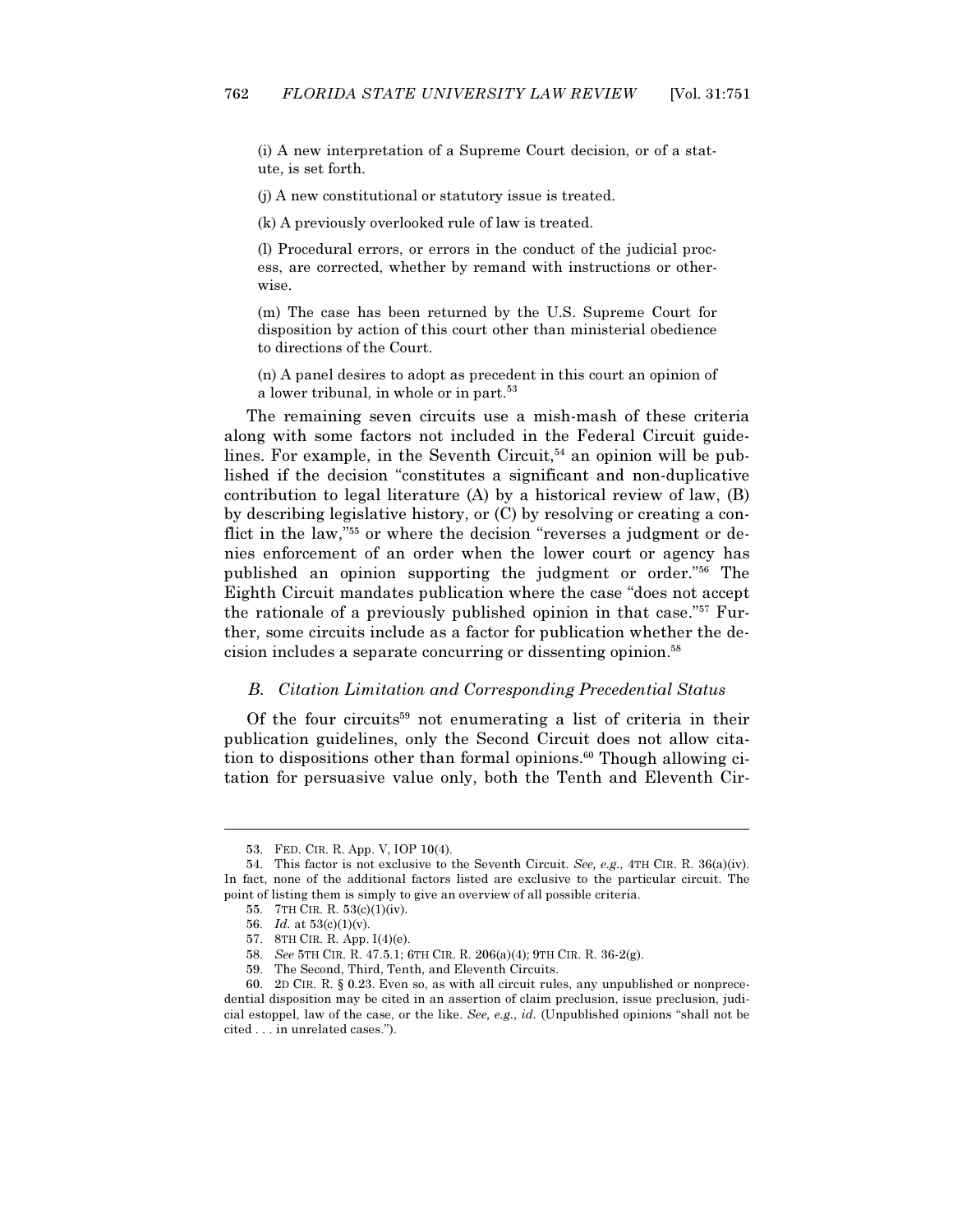cuits disfavor such citation.<sup>61</sup> The Third Circuit itself does not cite "not precedential opinions," but apparently allows litigants to call such cases to the attention of the court for persuasive value.<sup>62</sup>

Of the remaining nine circuits,<sup>63</sup> the First, Seventh, Ninth, and Federal Circuits do not allow citation to unpublished opinions.<sup>64</sup> Thus, the total number of circuits disallowing citation of unpublished opinions is five,65 leaving eight circuits allowing for citation to unpublished opinions.<sup>66</sup> Both the Fourth and Sixth Circuits disfavor citation, but will allow counsel to cite to an unpublished case (apparently for persuasive value) if no published opinion would serve as well. $67$ Though not explicitly disfavoring citation, the Fifth Circuit allows citation for persuasive value while making clear that unpublished opinions are not precedent. $68$  Finally, the D.C. Circuit, in what is arguably the most progressive stance among the circuits, allows all unpublished dispositions issued on or after January 1, 2002 to be "cited as precedent."<sup>69</sup>

### C. The Rules in Perspective

 Regardless of whether assigning general or specific guidance, the aim of all the circuits' publication plans is to publish any opinion that would yield precedential value. Though statements of policy and criteria differ in expressing what precedential value is and how to evaluate whether it exists, a broad ideology emerges wherein a case

 $\overline{a}$ 

 66. The Third, Fourth, Fifth, Sixth, Eighth, Tenth, Eleventh, and D.C. Circuits allow citation to unpublished opinions. See 3D CIR. R. App. I, IOP 5.7; 4TH CIR. R. 36(c); 5TH CIR. R. 47.5.4; 6TH CIR. R. 28(g); 8TH CIR. R. 28A(i); 10TH CIR. R. 36.3(B); 11TH CIR. R. 36-2; D.C. CIR. R. 28(c)(1)(B).

67. See 4TH CIR. R. 36(c); 6TH CIR. R. 28(g).

 68. See 5TH CIR. R. 47.5.4. Note, however, the Fifth Circuit distinguishes between unpublished opinions issued before and after January 1, 1996. Id. at 47.5.3, 47.5.4. Unpublished opinions issued before January 1, 1996 are precedent, but "should normally be cited only when the doctrine of res judicata,  $\dots$  [etc.] is applicable." Id. at 47.5.3.

 69. D.C. CIR. R. 28(c)(1)(B). However, the court explicitly warns litigants "a panel's decision to issue an unpublished disposition means that the panel sees no precedential value in that disposition." Id. at  $36(c)(2)$ . Further, the court warns counsel to "review the criteria governing published and unpublished opinions . . . in connection with reliance upon unpublished dispositions." Id. at  $28(c)(1)(B)$ .

 <sup>61. 10</sup>TH CIR. R. 36.3; 11TH CIR. R. 36-2, 36-3, IOP 5.

 <sup>62. 3</sup>D CIR. R. App. I, IOP 5.7.

 <sup>63.</sup> The First, Fourth, Fifth, Sixth, Seventh, Eighth, Ninth, D.C., and Federal Circuits.

 <sup>64.</sup> See 1ST CIR. R. 36(b)(2)(F); 7TH CIR. R. 53(b)(2)(iv); 9TH CIR. R. 36-3(b); FED. CIR. R. 47.6(b).

 <sup>65.</sup> The First, Second, Seventh, Ninth, and Federal Circuits do not allow citation to unpublished opinions. See 1ST CIR. R.  $36(b)(2)(F)$ ; 2D CIR. R.  $\S 0.23$ ; 7TH CIR. R.  $53(b)(2)(iv)$ ; 9TH CIR. R. 36-3(b); FED. CIR. R. 47.6(b).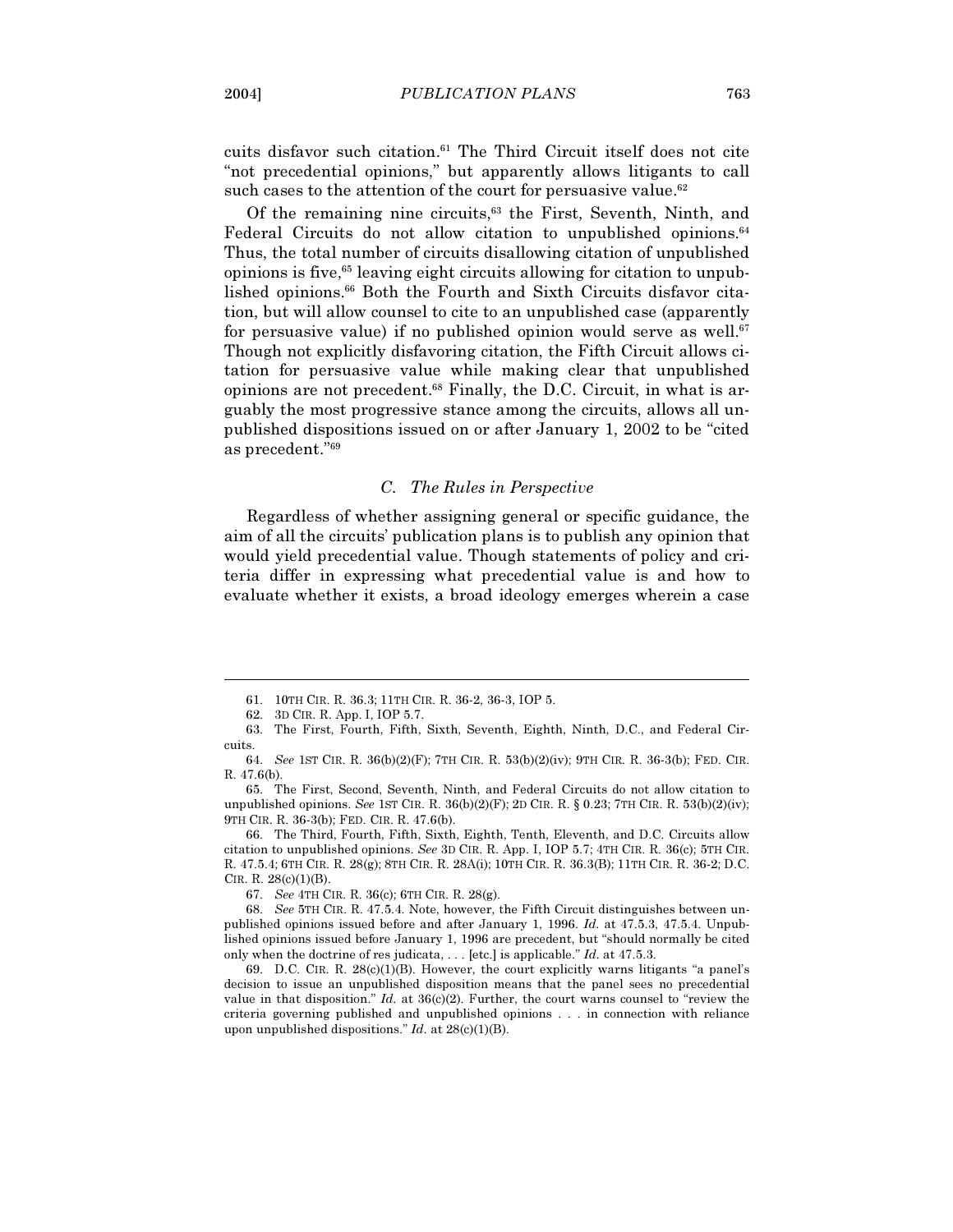is worthy of publication if it will be a guide to future litigants or contribute to legal jurisprudence generally.<sup>70</sup>

 Listing and reviewing the criteria associated with publication gives a sense of how the federal appellate circuits as a whole define cases worthy of precedent. Regardless of the form, all publication guidelines strive to achieve publication of only those opinions containing precedential value. From this general understanding, the concept of paradigmatic publication guidelines emerges. Paradigmatic publication guidelines are a fictitious set of guidelines capturing the essence of precedential value as defined by circuit publication criteria generally. When appropriately applied, they can flawlessly delineate between those cases having precedential value and those without. Through the lens of paradigmatic publication guidelines, the true nature of the arguments for and against precedential value in the publication arena is revealed. This revelation will bring into focus the as yet unaddressed problems with publication plans as a whole.

# IV. CONSTITUTIONAL ARGUMENTS AND PARADIGMATIC PUBLICATION **GUIDELINES**

#### A. Anastasoff v. United States and the Article III Argument

#### 1. Anastasoff in the Context of the Debate

 Judge Richard Arnold saw the concern raised by him in his 1999 article<sup>71</sup> brought to bear in the form of Anastasoff v. United States.<sup>72</sup> In *Anastasoff*, the court was faced with a previously decided unpublished opinion that, if binding on the current panel, would control the outcome of the case.73 However, the Eighth Circuit Rule regarding citation of unpublished opinions explicitly states that unpublished opinions are not precedent and may only be cited "if the opinion has persuasive value on a material issue and no published opinion . . . would serve as well."<sup>74</sup> Judge Arnold, writing for the Eighth Circuit, struck down Eighth Circuit Rule 28A(i) as unconstitutional where it

 <sup>70.</sup> For example, though enumerating a list of factors, the D.C. Circuit's general policy is to publish dispositions "that have general public interest." D.C. CIR. R.  $36(a)(1)$ . Without listing any guidelines, the Second Circuit's policy is to publish any opinion that serves a "jurisprudential purpose." 2D CIR. R. § 0.23.

 <sup>71.</sup> Richard S. Arnold, Unpublished Opinions: A Comment, 1 J. APP. PRAC. & PROCESS 219, 226 (1999) ("[I]s the assertion that unpublished opinions are not precedent and cannot be cited a violation of Article III?").

 <sup>72. 223</sup> F.3d 898 (8th Cir. 2000), vacated as moot, 235 F.3d 1054 (8th Cir. 2000) (en banc).

 <sup>73.</sup> Id. at 899.

 <sup>74. 8</sup>TH CIR. R. 28A(i). The rule also states that "parties generally should not cite [unpublished opinions]." Id.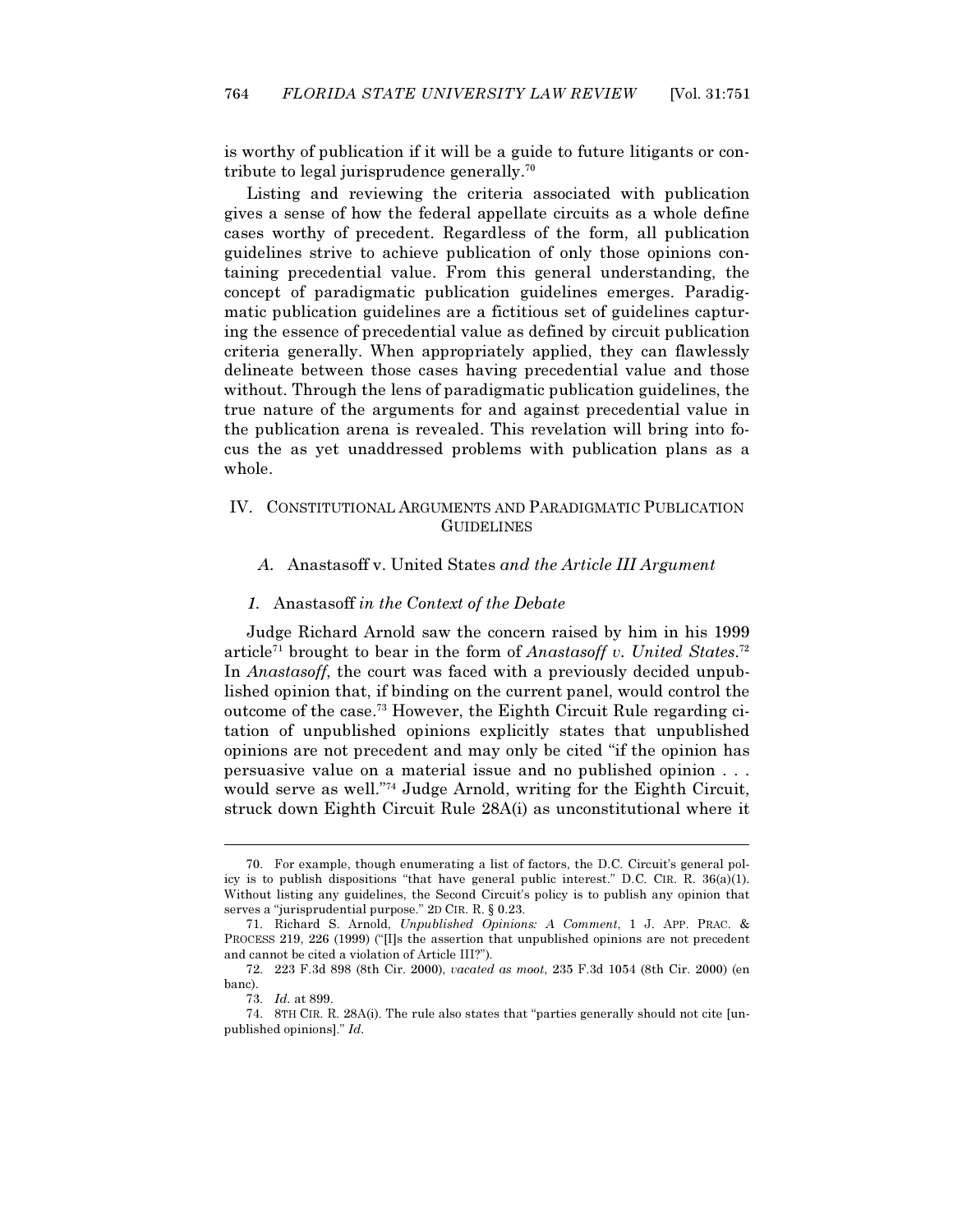"expand[s] the judicial power beyond the bounds of Article III."<sup>75</sup> More specifically, Judge Arnold found that, since the Eighth Circuit rule allows the Article III judiciary to shirk its responsibility to follow previous decisions, the rule went beyond the judicial power conferred on federal courts by Article III.<sup>76</sup> In other words, Judge Arnold found that Article III mandates all decisions be strictly binding on future panels.

 Basically, through a review of history surrounding Article III and the doctrine of precedent, Judge Arnold found the framers to have impliedly meant in the scant language of Article  $III<sup>77</sup>$  that every decided case must necessarily become binding precedent.<sup>78</sup> The court concluded that "[a] more alarming doctrine could not be promulgated by any American court, than that it was at liberty to disregard all former rules and decisions, and to decide for itself, without reference to the settled course of antecedent principles."<sup>79</sup>

While some commentators agree with the outcome in Anastasoff,<sup>80</sup> most agree that a binding precedential mandate is not contemplated by Article III. In fact, two federal appellate cases, Hart v. Massanari<sup>81</sup> and Symbol Technologies v. Lemelson Medical,<sup>82</sup> as well as several commentators,<sup>83</sup> have squarely disagreed with Judge Arnold's recount of history and conclusion as to Article III. In *Hart*, the Ninth Circuit decided the exact same Article III issue as presented in Anastasoff and came to the opposite conclusion.<sup>84</sup> The Hart court ruled on the Article III issue in the context of an attorney citing an unpub-

 <sup>75.</sup> Anastasoff, 223 F.3d at 900.

 <sup>76.</sup> See Id.

 <sup>77.</sup> Article III, Section 1, Clause 1 of the United States Constitution states: "The judicial Power of the United States, shall be vested in one supreme Court, and in such inferior Courts as the Congress may from time to time ordain and establish."

 <sup>78.</sup> Anastasoff, 223 F.3d at 900-05.

 <sup>79.</sup> Id. at 904.

 <sup>80.</sup> Steve Sheppard, The Unpublished Opinion: How Richard Arnold's Anastasoff Opinion Is Saving America's Courts from Themselves, 2002 ARK. L. NOTES 85 (2002).

 <sup>81. 266</sup> F.3d 1155 (9th Cir. 2001).

 <sup>82. 277</sup> F.3d 1361 (Fed. Cir. 2002). The court "subscribe[d] to the comprehensive, scholarly treatment of the [Article III] issue in refutation of Anastasoff set out in Hart v. Massanari." Id. at 1367 (citation omitted). The court also found "[b]ecause Judge Kozinski's opinion for the Hart court is so thorough, we need do little more than signal our agreement with it by synopsizing the main points." Id. at 1367 n.\*.

 <sup>83.</sup> See Thomas Healy, Stare Decisis as a Constitutional Requirement, 104 W. VA. L. REV. 43 (2001); Thomas R. Lee & Lance S. Lehnhof, The Anastasoff Case and the Judicial Power to "Unpublish" Opinions, 77 NOTRE DAME L. REV. 135 (2001); 2002 Statements to Congress, supra note 17 (statement of Arthur D. Hellman) ("It is most implausible to suppose that the sparse language of Article III encompasses a command (or more accurately a set of commands) governing the precedential effect of intermediate appellate court decisions.").

 <sup>84. 266</sup> F.3d at 1160. Unlike the Eighth Circuit, in the Ninth Circuit, litigants may not cite unpublished opinions for persuasive value. 9TH CIR. R. 36-3(b). Be that as it may, both courts framed the issue identically.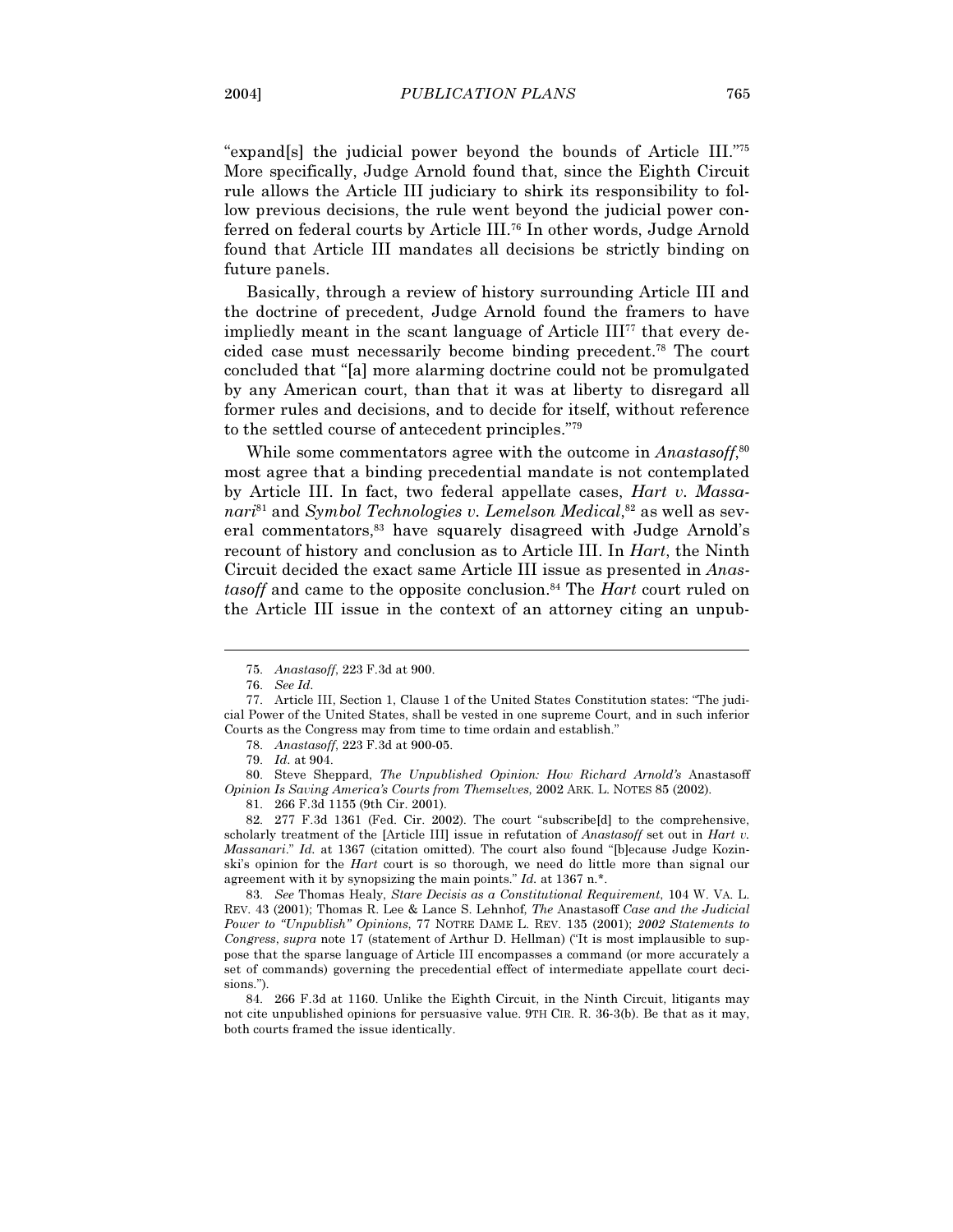lished opinion in violation of the local circuit rule against such citation.<sup>85</sup> Using Anastasoff's reasoning as a basis for comparison, Judge Kozinski squarely refuted Judge Arnold's interpretation of history and Article III in ruling on the propriety of the Ninth Circuit's rule affording unpublished opinions no precedential value (and the corresponding no-citation rule).<sup>86</sup> In reviewing the history of precedent in Western jurisprudence, Judge Kozinski found the issuance of nonprecedential opinions comports with our notion of precedent and Article III.87 Going a step further, Judge Kozinski characterized nocitation rules as essential to the proper functioning of the federal appellate judiciary.<sup>88</sup>

 Nevertheless, it is important to note the limited application of the issue raised in Anastasoff and Hart—namely, whether or not all cases must be *binding*<sup>89</sup> precedent under Article III.<sup>90</sup> As stated by Judge Kozinski in Hart, binding precedent is "where a single opinion sets the course on a particular point of law and must be followed by courts at the same level and lower within a pyramidal judicial hierarchy."<sup>91</sup> The current debate focuses principally on the propriety of local rules in the context of whether unpublished opinions should be afforded any precedential value.<sup>92</sup> The point being, the actual holdings in Anastasoff and Hart are somewhat peripheral to the crux of the debate as there is currently no contention that all decisions must bind future panels in the same circuit. Put concisely, the current debate is whether all decisions must be considered by future panels for their persuasive value if presented in the proper context.

### 2. Anastasoff in Light of Paradigmatic Publication Guidelines

 In the larger context, Anastasoff is a case where the court felt bound by a previous unpublished decision<sup>93</sup> that decided a rule of law previously unaddressed by the Eighth Circuit.<sup>94</sup> Recall also that Judge Arnold's main concern about the local rule was the conse-

 <sup>85. 266</sup> F.3d at 1158-59.

 <sup>86.</sup> See id. at 1159-60.

 <sup>87.</sup> Id.

 <sup>88.</sup> See id. at 1176-80.

 <sup>89.</sup> Binding precedent as opposed to being afforded merely persuasive value.

 <sup>90.</sup> Anastasoff v. United States, 223 F.3d 898, 905 (8th Cir. 2000) (noting that because the issue raised was decided in a previously unpublished decision, the local circuit rule disallowing citation "does not free us from our obligation to follow that decision").

 <sup>91.</sup> Hart, 266 F.3d at 1168.

 <sup>92.</sup> See Stephen R. Barnett, From Anastasoff to Hart to West's Federal Appendix: The Ground Shifts Under No-Citation Rules, 4 J. APP. PRAC. & PROCESS 1, 12 (2002) ("The key issue today is not whether unpublished opinions must be binding precedents; it is whether they may be cited at all.").

 <sup>93.</sup> Christie v. United States, No. 91-2375MN (8th Cir. Mar. 20, 1992). The case, in essence, decided the application of the "mail-box rule" to untimely tax refund claims. Id.

 <sup>94.</sup> Anastasoff, 223 F.3d at 899.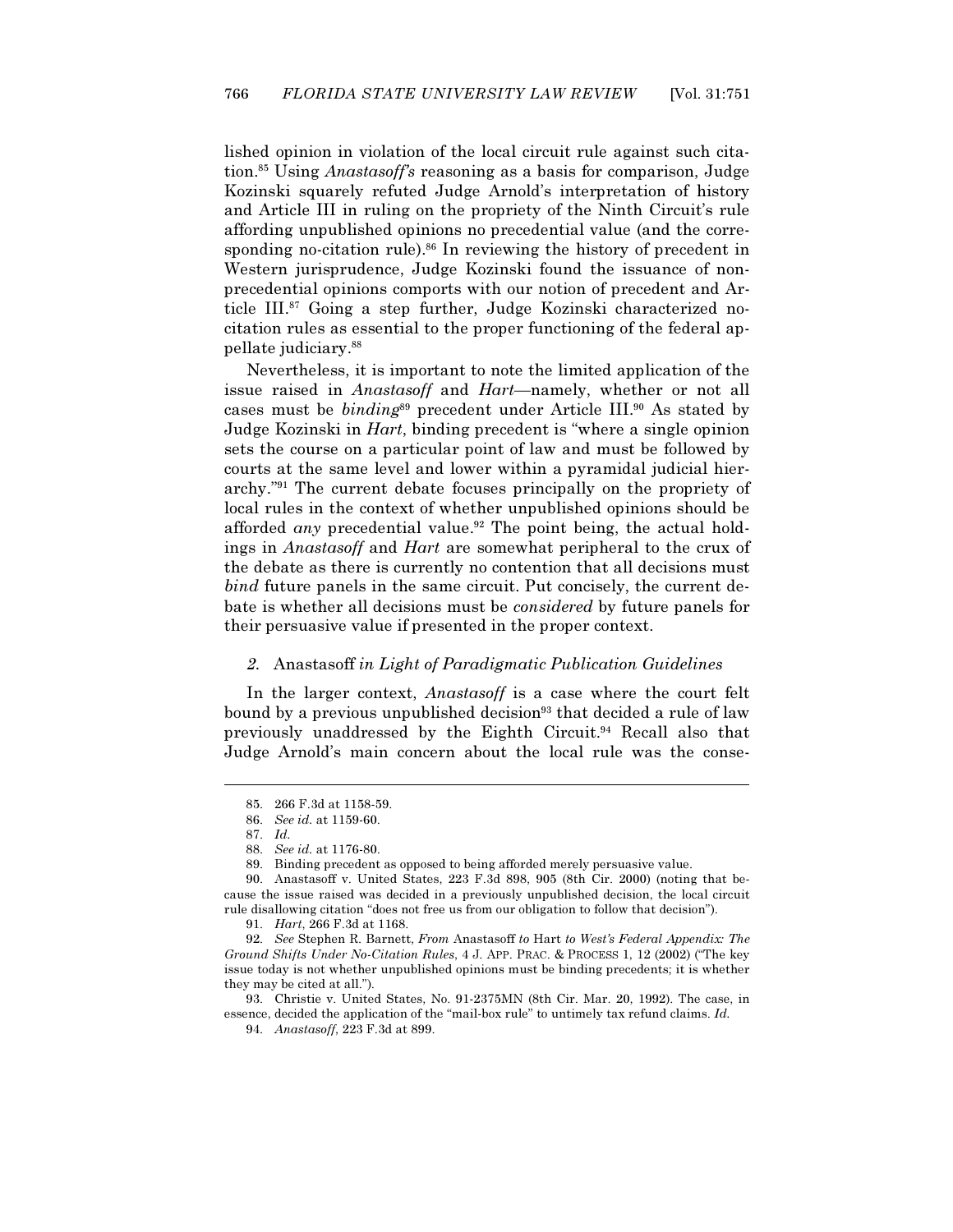quence such a rule brings about: A court could decide a case and "disregard all former rules and decisions . . . without reference to the settled course of antecedent principles."<sup>95</sup> However, if taken as true that such rules operate in this manner, it must follow that publication guidelines operate defectively. In essence, when making the publication decision (and, by extension, the inextricably linked decision as to precedential value), Judge Arnold's very concern is supposed to be the guidepost steering the publication determination. In other words, if there were a settled course of antecedent principles in the form of fully precedential published opinions (which there would have to be to justify the decision not to publish an opinion),<sup>96</sup> such rules and decisions could not rightfully be ignored.<sup>97</sup> Therefore, the problem faced by Judge Arnold was created well before Anastasoff came up on the docket. The problem was created in 1992 when the panel decided the case Judge Arnold purported to be bound by. With the benefit of 20/20 hindsight, it can unremarkably be said that the deciding panel in 1992 erred in the publication decision.<sup>98</sup> As such, in the light most favorable to Judge Arnold, the court was attempting to resolve a current problem created by an improper publication decision that occurred years earlier. To be exact, had the panel deciding the 1992 case properly applied the publication guidelines, the decision would have been published and Judge Arnold would not have had Anastasoff as a forum for his Article III dissertation.

 As a general proposition, if panels could unerringly follow paradigmatic publication guidelines, the Article III issue would never arise for the simple reason that no litigant would properly have standing to file suit on those grounds.<sup>99</sup> In other words, no court could be charged with violating Article III by not following a previous unpublished decision because any significant proposition being relied on would already be embodied in a precedential published opinion.<sup>100</sup>

 Regardless of whether a model of flawless paradigmatic publication application will ever be achieved, the problem is one of applica-

 <sup>95.</sup> Id. at 904.

 <sup>96.</sup> See supra Part III.

 <sup>97.</sup> If published precedent was ignored, the panel would clearly be violating the law of the circuit.

 <sup>98.</sup> Or, at least, erred in the sense of paradigmatic publication guidelines.

 <sup>99.</sup> For example, a case in the Ninth Circuit was dismissed where the litigant lacked standing to challenge the no-citation rule for failure to demonstrate injury due to the local circuit rules. Schmier v. United States Court of Appeals for the Ninth Circuit, 136 F. Supp. 2d 1048, 1051 (N.D. Cal. 2001), aff'd, 279 F.3d 817 (9th Cir. 2002). Kenneth J. Schmier, also giving a statement to Congress regarding unpublished opinions, was involved in this case and other (unsuccessful) litigation. See Schmier v. Supreme Court, 93 Cal. Rptr. 2d 580 (Ct. App. 2000), cert. denied, 531 U.S. 958 (2000); Schmier v. United States Court of Appeals for the Eleventh Circuit, 34 Fed. Appx. 389 (11th Cir. 2002) (unpublished).

 <sup>100.</sup> To be more precise, any significant proposition being relied upon would either be in a precedential published opinion or one of first impression.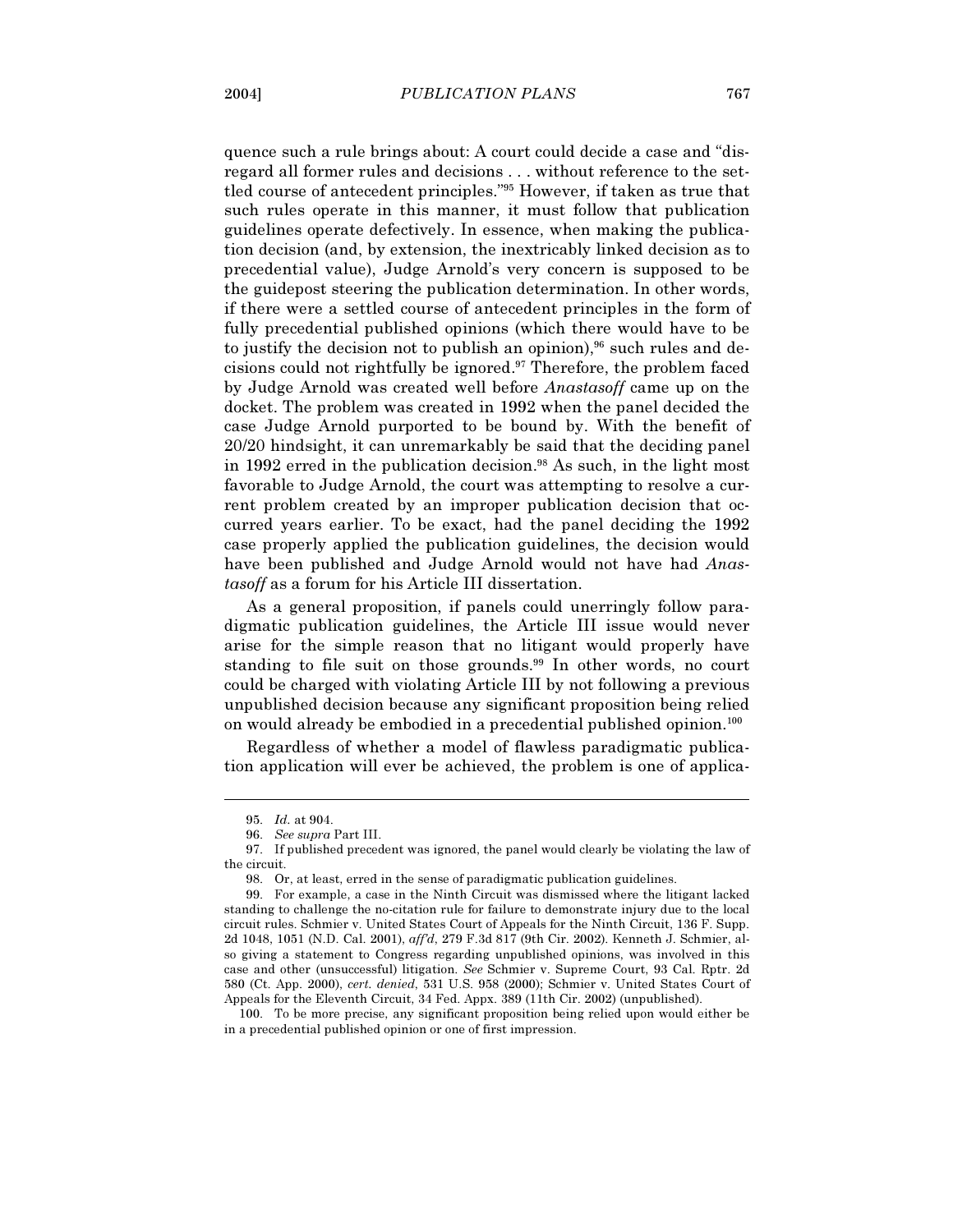tion of publication guidelines, as opposed to a constitutionally charged Article III argument.<sup>101</sup> Isolating the cause of the problem, as opposed to the difficulties created by the problem, is the essential first step towards solving the precedential dilemma.

# B. The First Amendment Argument

#### 1. The First Amendment in the Context of Unpublished Opinions

"A court . . . in promulgating its rules is subject to limitations based on reasonableness and conformity to constitutional and statutory provisions . . . ."102 As such, federal circuit court rules must comply with the First Amendment.<sup>103</sup>

 The First Amendment argument against no-citation rules can be stated rather simply: Legal argument is protected speech and nocitation rules abridge this speech by prohibiting access to certain types of arguments.104 Namely, arguments purporting that a particular unpublished opinion militate a desired outcome are restricted.<sup>105</sup> In a very basic sense, under First Amendment jurisprudence and as applicable to the citation debate, restrictions on speech are classified as either content-neutral or content-based. A content-neutral restriction shows no bias toward a particular idea and "may impose reasonable restrictions on . . . protected speech, provided the restrictions 'are justified without reference to the content of the regulated speech, that they are narrowly tailored to serve a significant governmental interest, and that they leave open ample alternative channels for communication of the information.'"106 On the other hand, a restriction on expression is classified as content-based when the "government [attempts] to regulate speech in ways that favor some viewpoints or ideas at the expense of others."107 A content-based restriction can only withstand constitutional attack if it satisfies strict scru-

 <sup>101.</sup> See Healy, supra note 83, at 51:

Because a court must still follow past decisions even when it issues a nonprecedential opinion, problems arise only when the non-precedential opinion differs in a meaningful way from the precedents upon which it is based (or when it is based on no precedents at all, as in cases of first impression). Therefore, as long as courts adopt a narrow rule for determining when nonprecedential opinions will be issued, along with mechanisms to ensure compliance with that rule, the underlying values of stare decisis will be preserved.

 <sup>102. 21</sup> C.J.S. Courts § 126 (2002).

 <sup>103.</sup> See Salem M. Katsh & Alex V. Chachkes, Constitutionality of "No-Citation" Rules, 3 J. APP. PRAC. & PROCESS 287, 299 (2001).

 <sup>104.</sup> See Greenwald & Schwarz, supra note 19, at 1162-63.

 <sup>105.</sup> See 2002 Statements to Congress, supra note 17 (statement of Kenneth J. Schmier).

 <sup>106.</sup> Ward v. Rock Against Racism, 491 U.S. 781, 791 (1989) (quoting Clark v. Cmty. for Creative Non-Violence, 468 U.S. 288, 293 (1984)).

 <sup>107.</sup> Members of the City Council v. Taxpayers for Vincent, 466 U.S. 789, 804 (1984).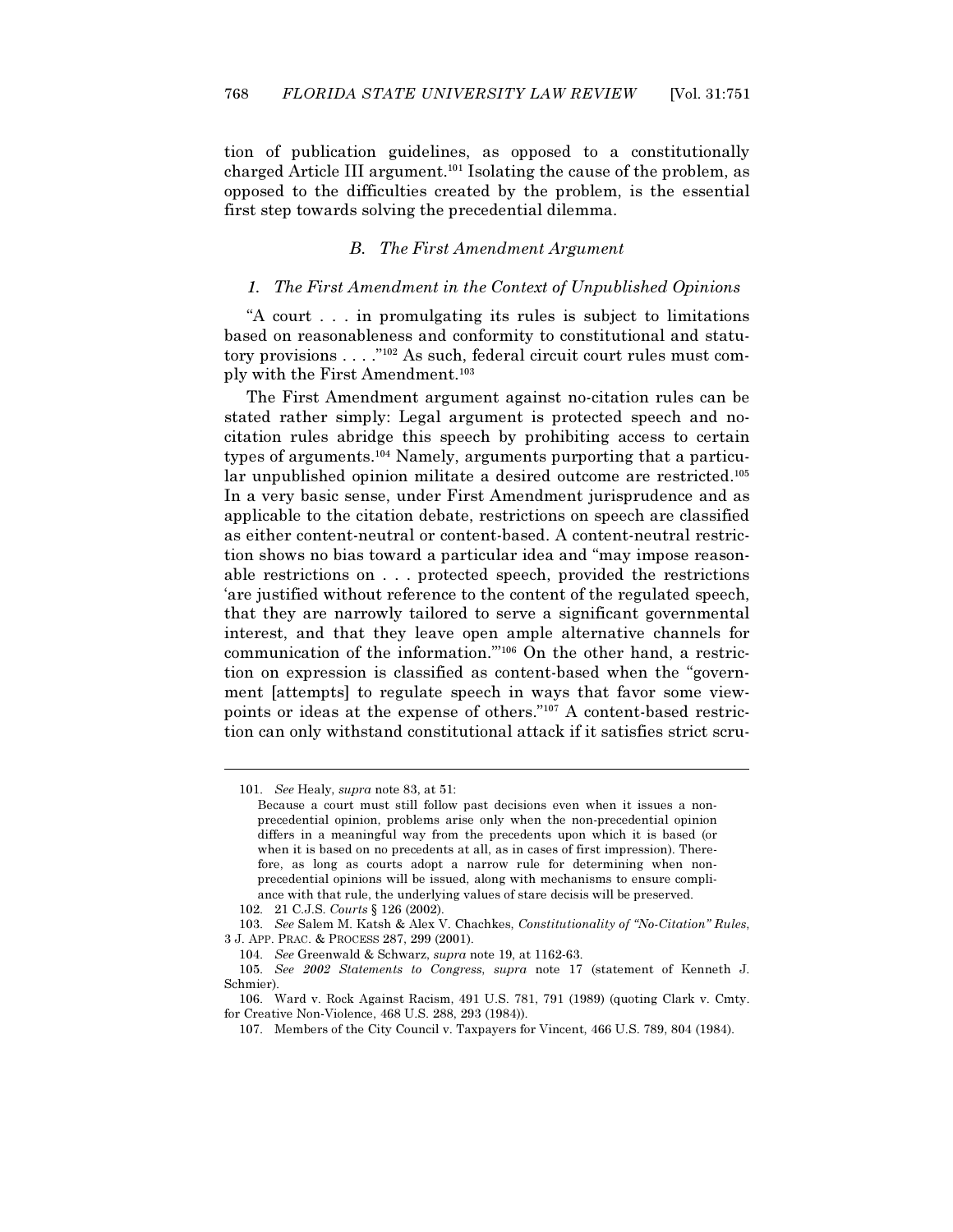tiny, meaning that the restriction "must be narrowly tailored to promote a compelling Government interest" and no "less restrictive alternative would serve the . . . purpose."<sup>108</sup>

 Proponents of the First Amendment argument contend that regardless of whether no-citation rules are classified as "contentneutral" or "content-based," they are unconstitutional restrictions on expression.<sup>109</sup> The argument proposes that where no-citation rules are classified as content-neutral, the government's interest in limiting citation is slight, since exposure to such cases would not "significantly interfere with the work of the judiciary."110 Furthermore, allowing citation merely for persuasive value is a much less restrictive alternative to barring citation altogether.<sup>111</sup> Considering the heightened constitutional standard for a content-based restriction, nocitation rules would similarly fail were they classified as contentbased.

 On the other hand, Ninth Circuit Judge Alex Kozinski, a long time advocate of no-citation rules, finds a strong judicial interest<sup> $112$ </sup> in excluding unpublished opinions from the attention of the court. $113$ Judge Kozinski states, "[t]he prohibition against citation of unpublished dispositions addresses a specific kind of fraud on the deciding court—the illusion that the unpublished disposition has sufficient facts and law to give the deciding court useful guidance."114 Furthermore, in Hart, Judge Kozinski addressed several other interests of the judiciary in disallowing citation to unpublished opinions.<sup>115</sup>

## 2. The First Amendment in Relation to Paradigmatic Publication Guidelines

 Regardless of the merits, the First Amendment argument, like the Article III argument, is merely an after-thought when viewed in the context of paradigmatic publication guidelines. If a nontrivial argument prevailed for the first time, paradigmatic publication guidelines dictate the opinion be published and, as such, fully precedential. Thus, the litigant looking to cite an unpublished case for a significant

 <sup>108.</sup> United States v. Playboy Entm't Group, 529 U.S. 803, 804 (2000).

 <sup>109.</sup> See Greenwald & Schwarz, supra note 19, at 1162-63.

 <sup>110.</sup> Id. at 1163.

 <sup>111.</sup> See id.

 <sup>112.</sup> Though Judge Kozinski's statements were not made in response to an attack of no-citation rules on First Amendment grounds, they lend themselves to an application in such a context.

 <sup>113.</sup> 2002 Statements to Congress, supra note 17 (statement of Judge Alex Kozinski).

 <sup>114.</sup> Id. at 15.

 <sup>115.</sup> See Hart v. Massanari, 266 F.3d 1155, 1176-80 (9th Cir. 2001) (noting judicial interests such as the strain on already taxed judicial resources where time devoted to writing unpublished opinions must increase for fear of misinterpretation, confusion, and unnecessary conflict).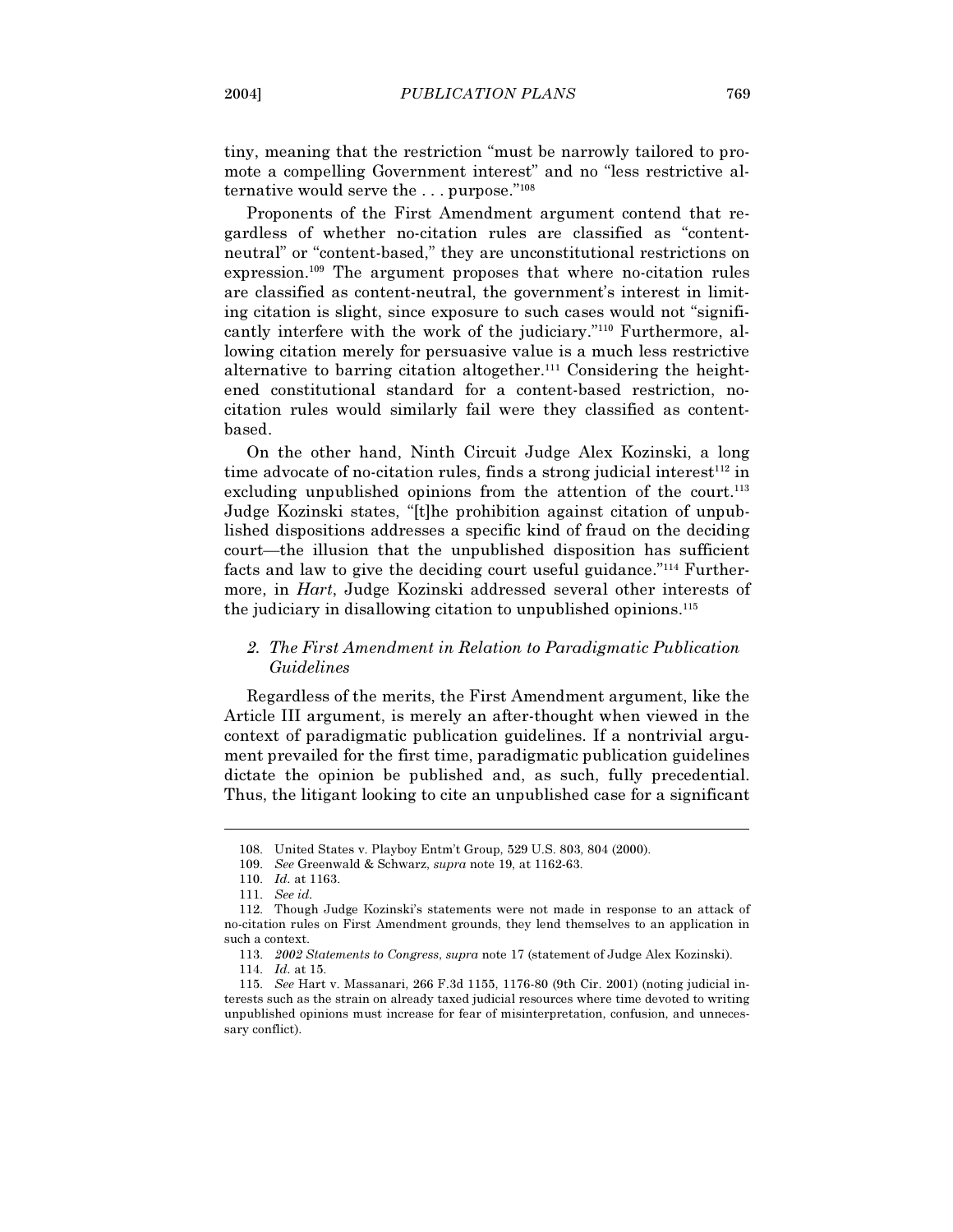proposition would be robbed of nothing since there would be a fully precedential case embodying the same proposition that can be cited. Once again, a litigant attempting to raise a First Amendment free speech claim would lack standing since the requirement of injury-infact is not met—there is no cognizable injury from the rule complained of.116 In other words, where paradigmatic publication guidelines are properly applied, the original premise—that a litigant is deprived of an argument in an unpublished opinion—is faulty since the very same argument would, if material, also be in a published opinion.

 Furthermore, if an argument did not prevail, whether or not for the first time, and appears in an unpublished opinion, a litigant would be ill-advised to rely on such an unpublished case.<sup>117</sup> In other words, the proposition was not only unpersuasive at the time, but not even valuable enough to trigger publication. If publication guidelines are followed precisely, the fact that an argument did not originally warrant publication would basically be determinative of its later success. Be that as it may, a court would likely not find the litigant as having an injury, let alone standing on First Amendment grounds, where the litigant was deprived of the opportunity to cite to a disposition which would, at best, not help prove his or her case.<sup>118</sup>

# V. POLICY ARGUMENTS FOR AND AGAINST PRECEDENTIAL VALUE IN LIGHT OF THE PUBLICATION PARADIGM

 Even with the proliferation of unpublished opinions in recent decades, there have been rather few cases addressing constitutional challenges to local circuit no-citation rules. In fact, in a 1976 case, the Supreme Court rejected without comment the petitioner's First Amendment claim against the circuit's no-citation rule.<sup>119</sup> Of the cases addressed by the court, only Anastasoff, which was later vacated on other grounds, found such rules unconstitutional.<sup>120</sup> As such, much of the debate centers around the practical implications of publication guidelines and no-citation rules. In the sections that follow, these practical implications are set forth and viewed with regard to paradigmatic publication guidelines.

 <sup>116.</sup> For a brief overview of the standing requirement, see Vermont Agency of Natural Resources v. United States ex rel. Stevens, 529 U.S. 765, 771 (2000).

 <sup>117.</sup> Published or otherwise, a litigant is always free to replicate the argument.

 <sup>118.</sup> The more likely scenario is that a litigant would be hurt by being able to cite such a case since a previous court considered the argument and rejected it.

 <sup>119.</sup> Do-Right Auto Sales v. United States Court of Appeals for the Seventh Circuit, 429 U.S. 917 (1976) (declining writ of mandamus against the Seventh Circuit for having struck a citation to an unpublished opinion in petitioner's brief).

 <sup>120.</sup> Anastasoff v. United States, 223 F.3d 898 (8th Cir. 2000), vacated as moot, 235 F.3d 1054 (8th Cir. 2000) (en banc).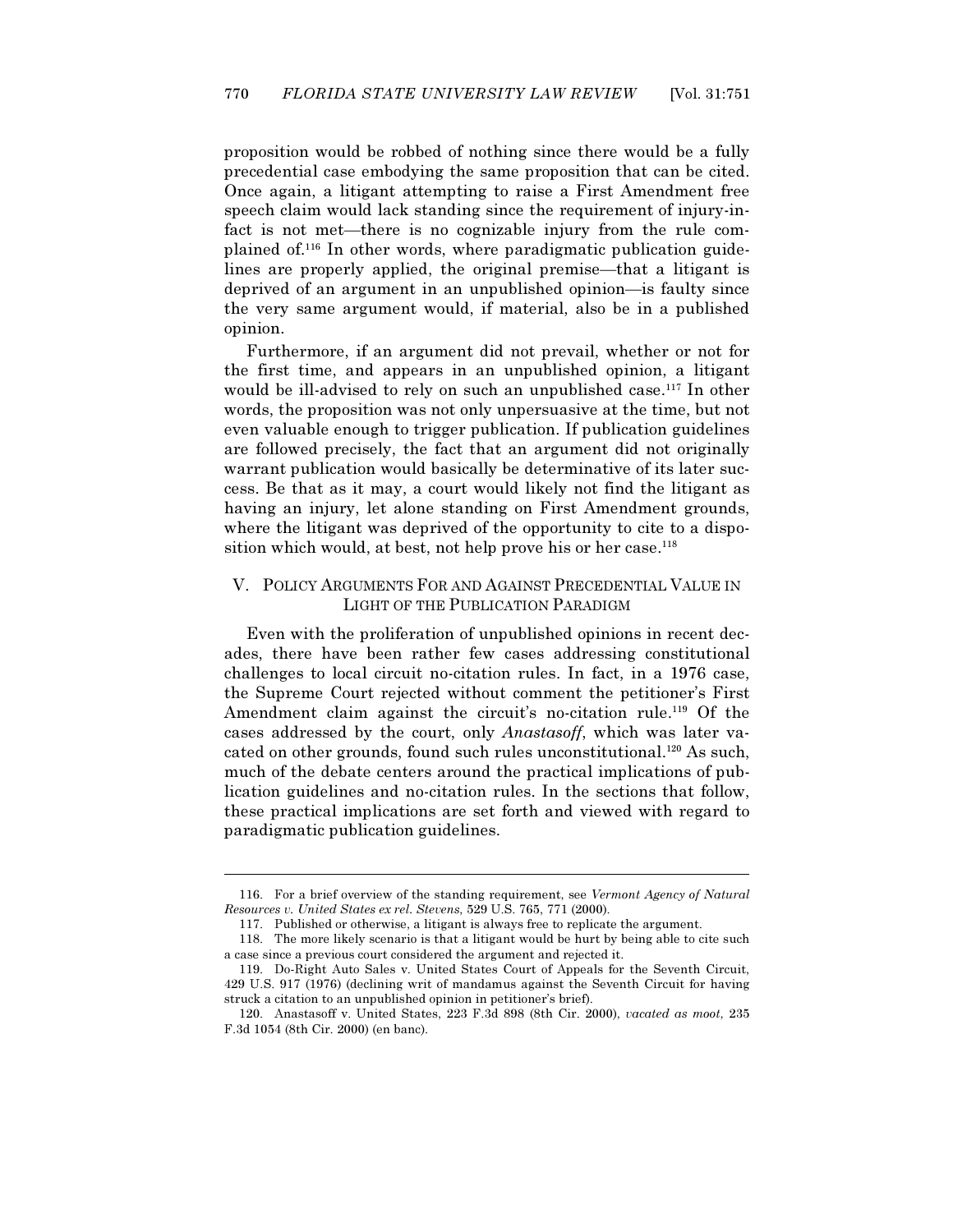# A. Unequal Access to Unpublished Case Law in Light of Current Technology

 One of the central rationales behind the implementation of selective publication plans in the 1960s and 1970s was the concern over the feasibility of establishing and maintaining legal libraries equally accessible to all in consideration of the enormous increase in the volume of cases being decided.<sup>121</sup> With the advent of circuit websites, Westlaw, Lexis, and the Federal Appendix, accessibility to unpublished opinions is, to a large extent, no longer a viable concern.<sup>122</sup> However, in the Fifth and Eleventh Circuits, which do not make unpublished opinions available on their websites while allowing citation in briefs,<sup>123</sup> there is some worry that institutional litigants who keep their own files might have an advantage over others without such ready access.124 Whatever this argument was worth, the E-Government Act of 2002 has laid to rest any concerns over easy access to unpublished dispositions.<sup>125</sup> The effect of the Act is to force all federal appellate courts to post all opinions, including unpublished opinions, on their websites.<sup>126</sup> Be that as it may, under the paradigmatic publication model, an unpublished opinion still has no significant precedential value and is of no use to future litigants. Even assuming some litigants have greater access to the unpublished body of law, no inequity would ensue since any proposition of consequence in an unpublished opinion must be substantially duplicated in a published opinion.<sup>127</sup>

# B. Lack of Judicial Resources as a Justification for Publication Guidelines

 The federal judiciary has expanded in the past several decades, but not nearly at the rate of increased caseloads.128 As such, the concern over the expanding caseload in the federal appellate judiciary is still, if not more so than previously, a poignant concern where judi-

- 125. Pub. L. No. 107-347, § 205(a)(5), 116 Stat. 2899, 2913.
- 126. Id.

 <sup>121.</sup> Greenwald & Schwarz, supra note 19, at 1141-42 (citing 1964 JUDICIAL CONFERENCE PROCEEDINGS, supra note 14).

 <sup>122.</sup> See Kirt Shuldberg, Comment, Digital Influence: Technology and Unpublished Opinions in the Federal Courts of Appeals, 85 CAL. L. REV. 541, 556 (1997).

 <sup>123. 5</sup>TH CIR. R. 47.5.4; 11TH CIR. R. 36-2.

 <sup>124.</sup> See generally Barnett, supra note 92, at 6 n.28.

 <sup>127.</sup> See Greenwald & Schwarz, supra note 19, at 1151; see also Katsh & Chachkes, supra note 103, at 310 n.75 (noting that "if summary orders indeed added nothing to the law, then it would not matter if they were not uniformly available to all parties'" (quoting 2D CIR. R. § 0.23)).

 <sup>128.</sup> See Greenwald & Schwarz, supra note 19, at 1151; 2002 Statements to Congress, supra note 17 (statement of Judge Samuel A. Alito, Jr.).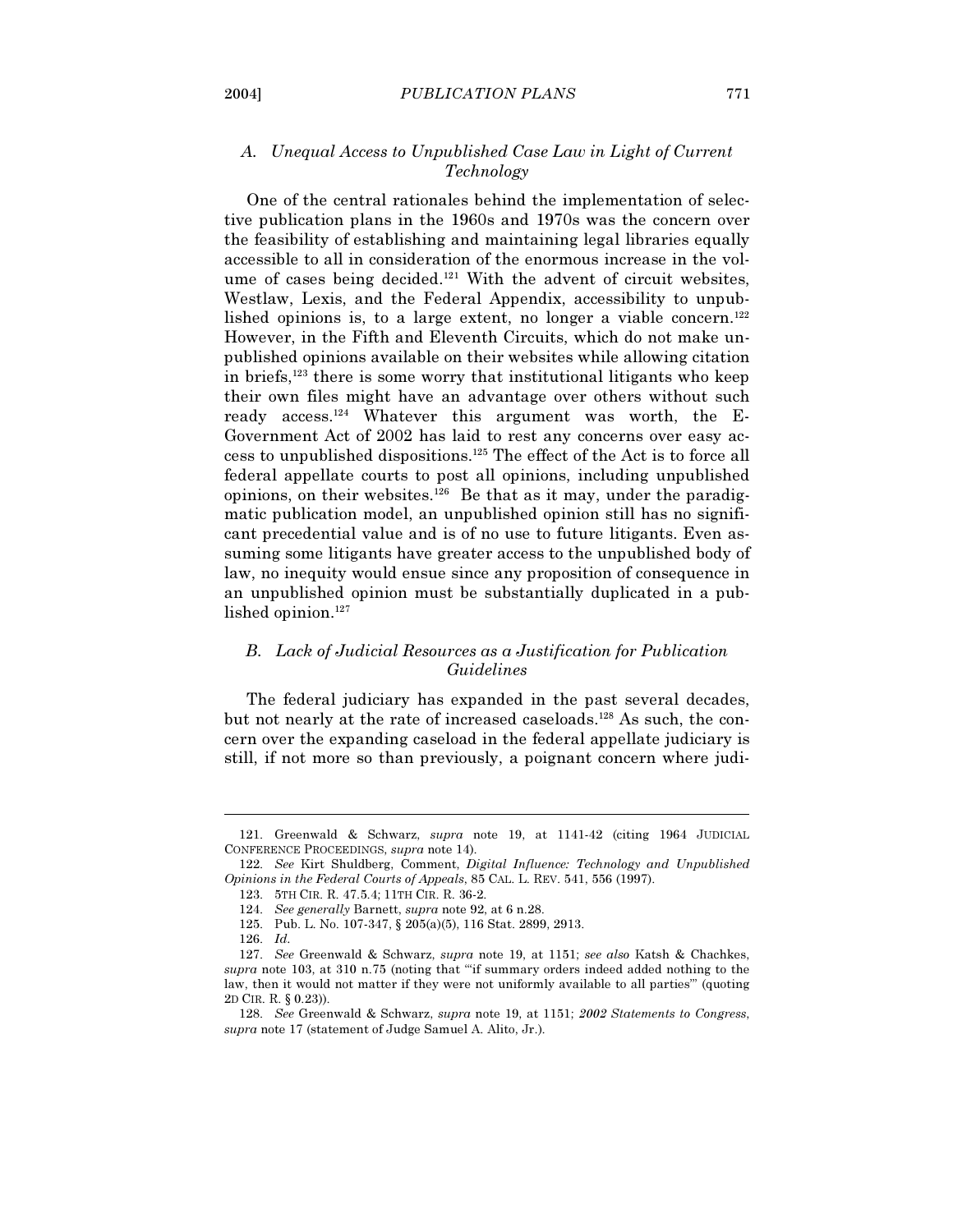cial resources have not similarly developed to accommodate the growing caseload.<sup>129</sup>

 As a staring point, Judge Kozinski points out in Hart that when crafting a published opinion, "the court must be careful to recite all facts that are relevant to its ruling, while omitting facts that it considers irrelevant."<sup>130</sup> Because an opinion is unpublished "does not mean it is not fully considered, or that the disposition does not reflect a reasoned analysis of the issues presented."131 It does mean, however, that dispositions can be disposed in a much more timely fashion if unpublished, since there is no need to draft an opinion with due regard for "the countless permutations of facts that might arise in the universe of . . . cases."<sup>132</sup> Limited publication plans allow judges to decide cases without precedential value using as little resources as possible, conserving those resources for cases that mandate a published, and thus more time consuming, opinion. In conclusion, utilizing unpublished opinions are a necessary judicial tool as "few, if any, appellate courts have the resources to write precedential opinions in every case that comes before them."<sup>133</sup>

 The argument is all but incontestable in light of the current state of affairs in the federal appellate judiciary. However, the judicial resources argument misses the root of the selective publication predicament. No one is arguing against the fact that published opinions take a great deal more time to produce than unpublished opinions. Once again, this issue only comes to fruition once the publication decision has already been made. The judicial resources argument is only persuasive in the context of making the publication decision under two equally unsatisfactory presumptions. First, a lack of judicial resources would impact the publication determination if publication guidelines are interpreted to reflect the idea that judges have the discretion not to publish opinions that should rightfully be published.<sup>134</sup> Such a state of affairs clearly does not comport with the American jurisprudential notion that we are a nation governed by laws, not by men.<sup>135</sup> In other words, such arbitrary discretion in the hands of anyone in a position of power is plainly unacceptable. The other equally disturbing context in which a lack of judicial resources might affect the publication determination is where the judiciary has accepted a watered-down version of precedential value. In other

 <sup>129.</sup> Greenwald & Schwarz, supra note 19, at 1145-46.

 <sup>130. 266</sup> F.3d 1155, 1176 (9th Cir. 2001).

 <sup>131.</sup> Id. at 1177.

 <sup>132.</sup> Id. at 1176.

 <sup>133.</sup> Id. at 1177.

 <sup>134.</sup> In fact, Judge Kozinski attempts to allay fears that publication decisions are not made in good faith. Id. at 1177 n.35.

 <sup>135.</sup> See generally Youngstown Sheet & Tube Co. v. Sawyer, 343 U.S. 579, 646 (1952) (Jackson, J., concurring) (discussing this notion as embodied in the Fifth Amendment).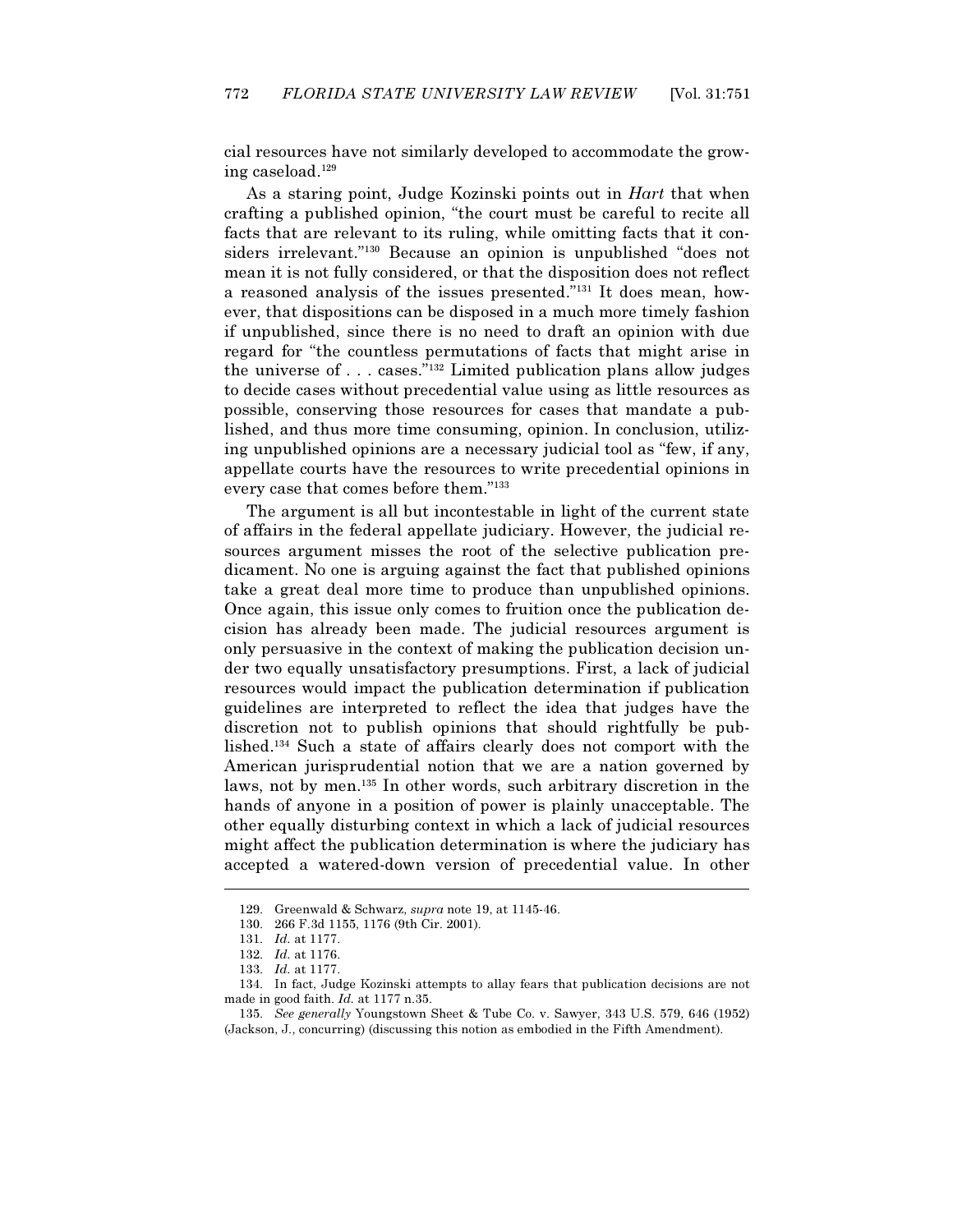words, strained resources would force paradigmatic publication guidelines to be redefined such that, in the spectrum of precedential value a decision might contribute, only those somewhat near the high end warrant publication.<sup>136</sup> Be that as it may, a review of the current local circuit publication guidelines discussed in Part II demonstrates an explicit aversion to that kind of compromise. Furthermore, the constitutional arguments so neatly disposed of under paradigmatic publication guidelines would become stronger than ever by increasing the publication threshold—especially if such a position was publicly held by the federal judiciary. Assuming actual publication rates must increase to meet this goal, there is no doubt that an amenable procedure to alleviate already strained judicial resources must be implemented. Nevertheless, strained resources seem to be an unacceptable justification for compromising not only the efficient and

 Therefore, at best, the argument that a lack of judicial resources demand no-citation rules is directed at why publication guidelines should exist, while ignoring that publication guidelines operate to exclude only decisions without precedential value. As such, the state of judicial resources is detached from any analysis under paradigmatic publication guidelines.<sup>138</sup>

complete development of case law, but quite possibly constitutional

# C. Important Precedential Opinions Being Obscured by Those Without Precedential Value

 As stated by Judge Alito in his 2002 statement to Congress, the judiciary is "concerned that important precedential opinions will be obscured by the thousands of opinions that are issued each year by the courts of appeals to decide cases that do not present any question of significant precedential value."<sup>139</sup> This argument is faulty on its

guarantees.<sup>137</sup>

 <sup>136.</sup> Exactly how close to landmark a case must be to warrant publication is not relevant. The point is that paradigmatic publication guidelines would have to be redefined to achieve a stricter publication threshold.

 <sup>137.</sup> In recognizing the practical impact the court's decision would have on the federal judiciary, Judge Arnold in Anastasoff proposed that the remedy is not:

to create an underground body of law good for one place and time only. The remedy, instead, is to create enough judgeships to handle the volume, or, if that is not practical, for each judge to take enough time to do a competent job with each case. If this means the backlogs will grow, the price must still be paid.

<sup>223</sup> F.3d 898, 904 (8th Cir. 2000), vacated as moot, 235 F.3d 1054 (8th Cir. 2000) (en banc). 138. Although paradigmatic publication guidelines eschew judicial resources in theoretical application, practical implications as a driving force behind the operation of the federal appellate judiciary are unquestionably imperative in reaching ultimate resolution. Paradigmatic publication guidelines work as a starting point to isolate exactly what should be the goal in developing our system of precedent. Any solution must necessarily build off these principles.

 <sup>139.</sup> 2002 Statements to Congress, supra note 17 (statement of Judge Samuel A. Alito, Jr.).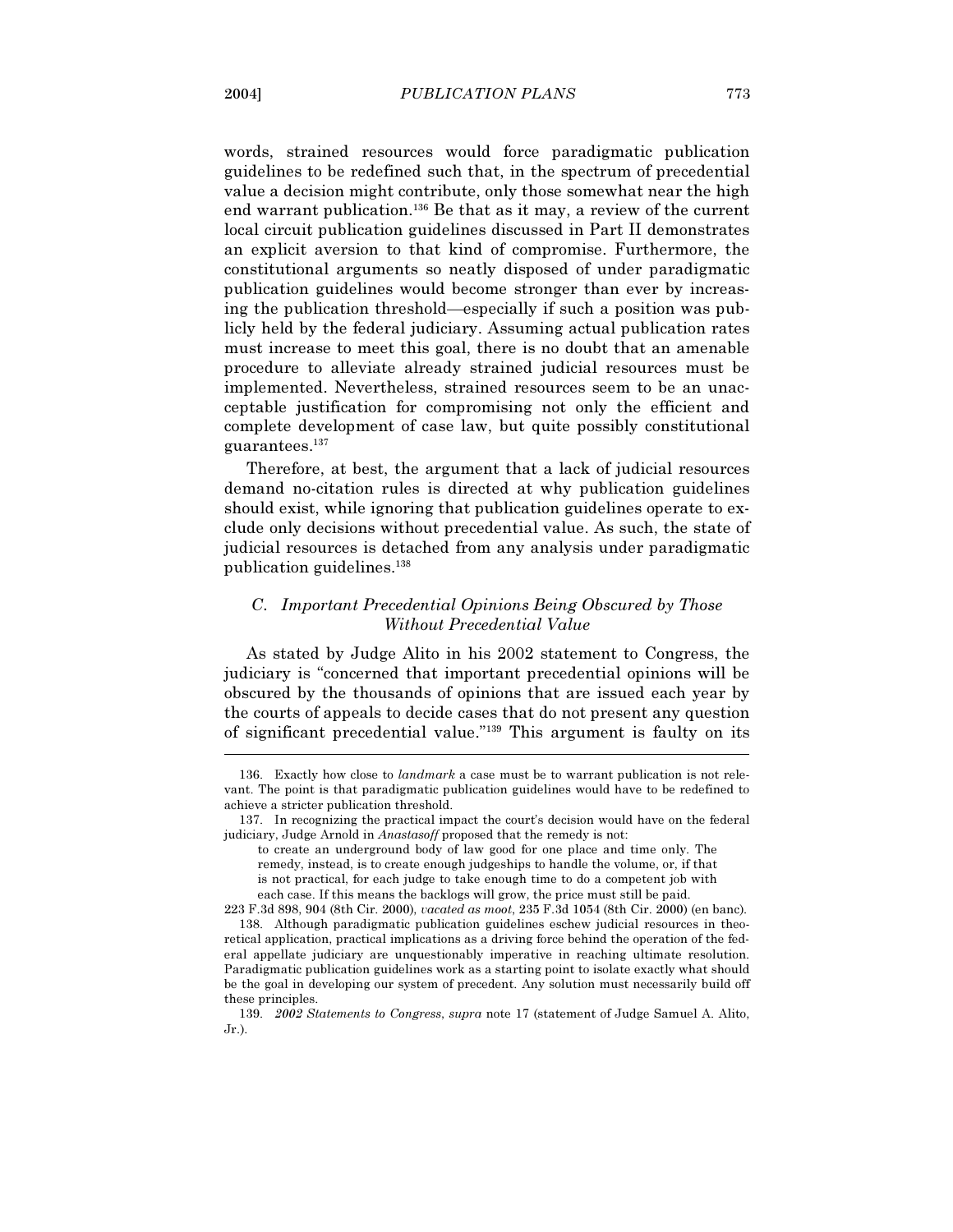face. Judge Richard Posner, who on the whole favors publication plans, states that "[d]espite the vast number of published opinions, most federal circuit judges will confess that a surprising fraction of federal appeals, at least in civil cases, are difficult to decide not because there are too many precedents but because there are too few on point."140 Even with numerous opinions, electronic databases immensely ease the burden of sifting through large amounts of information.141 Even so, under paradigmatic publication guidelines, the argument would be erroneous by definition. In order to be published, under paradigmatic publication guidelines, any opinion would have to be significant in some respect, regardless if one person or another subjectively finds the opinion *important*. In other words, any published opinion would, in fact, have significant precedential value and not be subject to Judge Alito's criticism.

### D. The Fundamental Fairness Argument

 The fairness argument, as exemplified in Anastasoff, basically states that allowing for the creation of non-precedential dispositions undermines the American jurisprudential idea that a "declaration of law is authoritative . . . and must be applied in subsequent cases to similarly situated parties."<sup>142</sup> Specifically, where a previous decision was decided in particular way, all later decisions must be decided in a like manner. A party is treated unfairly where his or her case is decided differently than a previous, similarly situated party. Fundamental unfairness is implicated where a litigant has a previously decided unpublished opinion involving a similarly situated party in his or her favor, yet the court does not rule favorably. In the context of a no-citation rule, the court will not even consider the previous unpublished opinion, making the rule itself the direct cause of the fundamental unfairness in an unfavorable ruling. No-citation rules arguably cause the court to fail in its duty to consistently decide cases involving similarly situated litigants, thus violating the doctrine of precedent.<sup>143</sup>

 The argument is persuasive, but again, is only a product of a misapplication of publication guidelines. Theoretically, if the only case on point is unpublished,<sup>144</sup> and that case is the only evidence that

 <sup>140.</sup> RICHARD A. POSNER, THE FEDERAL COURTS: CHALLENGE AND REFORM 166 (1996).

 <sup>141.</sup> See Shuldberg, supra note 122, at 556.

 <sup>142. 223</sup> F.3d 898, 900 (8th Cir. 2000) (citing James B. Beam Distilling Co. v. Georgia, 501 U.S. 529, 544 (1991); Cohens v. Virginia, 19 U.S. (6 Wheat.) 264, 399 (1821)), vacated as moot, 235 F.3d 1054 (8th Cir. 2000) (en banc).

 <sup>143.</sup> See also supra Part IV.A.2.

 <sup>144.</sup> To be able to say an unpublished decision (which, by definition, does not necessarily have a full recount of the facts and judicial reasoning) is on point with any particular situation is a shaky proposition in and of itself. See infra Part VII.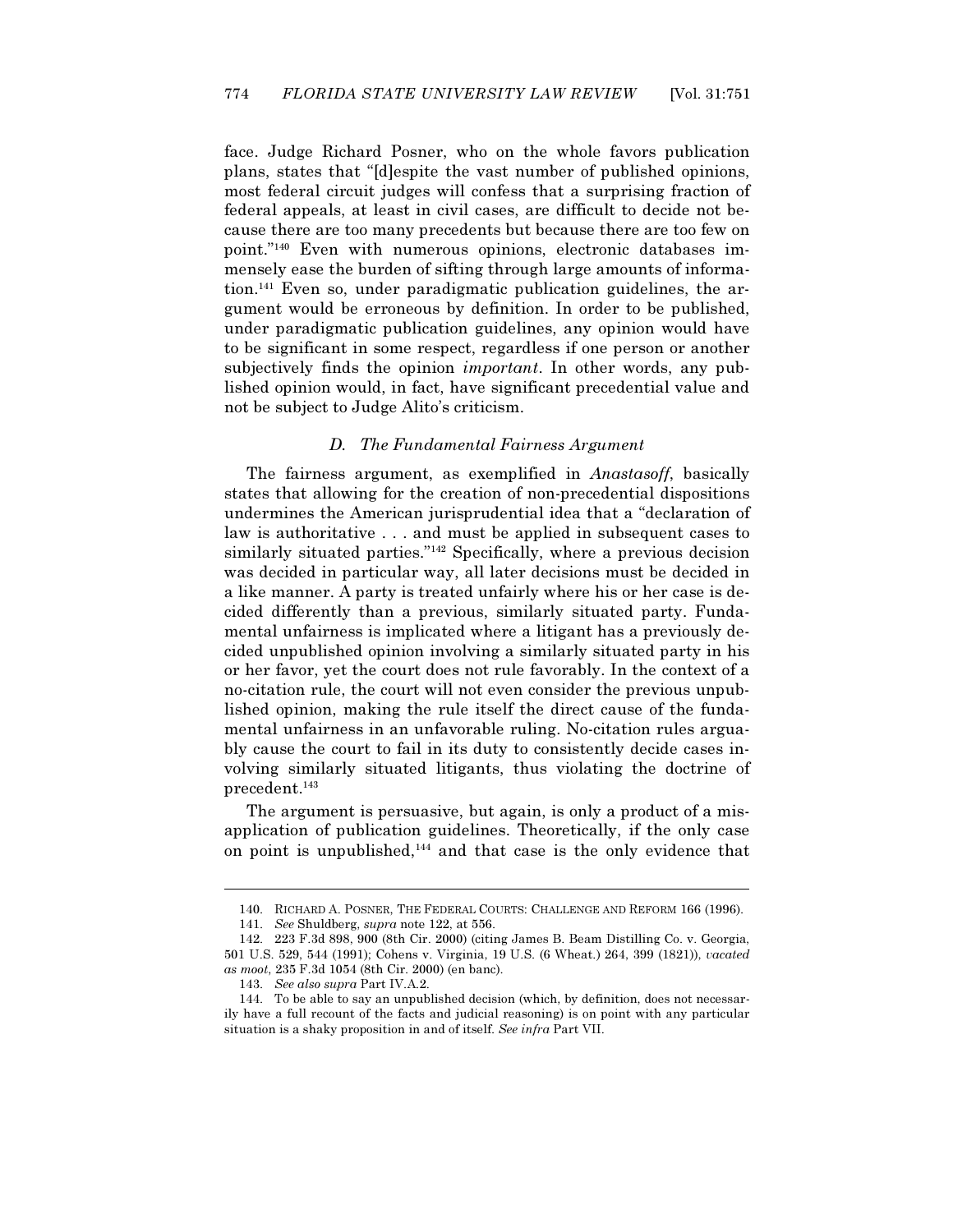would otherwise persuade the court to find in the litigant's favor, the problem arose at the time the panel made the decision not to publish the original case—for if paradigmatic publication guidelines were employed, the case would have been published,<sup>145</sup> and the judgment in both cases must be in sync.<sup>146</sup> Again, with no cognizable injury, the argument would never be presentable before the bench.

# VI. UNATTAINABLE PARADIGMATIC PUBLICATION GUIDELINES

# A. Local Circuit Publication Guidelines Are Not Applied in the Spirit of Paradigmatic Publication Guidelines

 Donald Songer's insightful, if not painfully apparent, observation sets the tone for this section:

If the case involves, as the criteria suggest, the straightforward application of clear and well settled precedent which is not in need of any published explanation by the courts of appeals, then the correct decision and the correct basis of decision should be obvious to any person who is well trained in the law. $147$ 

 Songer's observation frequently comes to mind when appellate courts affirm district court decisions. Six of the thirteen circuits have rules specifically addressing summary affirmances or abbreviated dispositions apart from publication guidelines.148 These rules give criteria (such as "the evidence supporting the jury's verdict is sufficient"<sup>149</sup>) indicating where a published opinion need not be issued. However, all six rules, in addition to the stated criteria within the rule itself, have, as a separate requirement, the caveat that publishing such a disposition would serve no precedential purpose.<sup>150</sup> Logic dictates that because the summary affirmance rule speaks of precedential value, the court would look toward the publication criteria for guidance. As long as courts are using the criteria from the summary affirmance rules in conjunction with those stated in their respective publication guidelines, the excess criteria ought to be redundant simply stating the standard of review the court must employ regard-

 <sup>145.</sup> The mere fact that no other precedent can be cited in support of the position taken by the court indicates the need for publication.

 <sup>146.</sup> Unless of course the previous case is overruled following the en banc process. Furthermore, the problem of disparate treatment of like legal arguments (as distinct from the precedential value accorded them) within the same circuit at different times is a topic well outside the scope of this Comment.

 <sup>147.</sup> Donald R. Songer, Criteria for Publication of Opinions in the U.S. Courts of Appeals: Formal Rules Versus Empirical Reality, 73 JUDICATURE 307, 310 (1990).

 <sup>148.</sup> See 3D CIR. R. App. I, IOP 6.2; 5TH CIR. R. 47.6; 8TH CIR. R. 47B; 11TH CIR. R. 36-1; D.C. CIR. R. 36(b); FED. CIR. R. 36.

 <sup>149.</sup> FED. CIR. R. 36.

 <sup>150. 3</sup>D CIR. R. App. I, IOP 6.2; 5TH CIR. R. 47.6; 8TH CIR. R. 47B; 11TH CIR. R. 36-1; D.C. CIR. R. 36(b); FED. CIR. R. 36.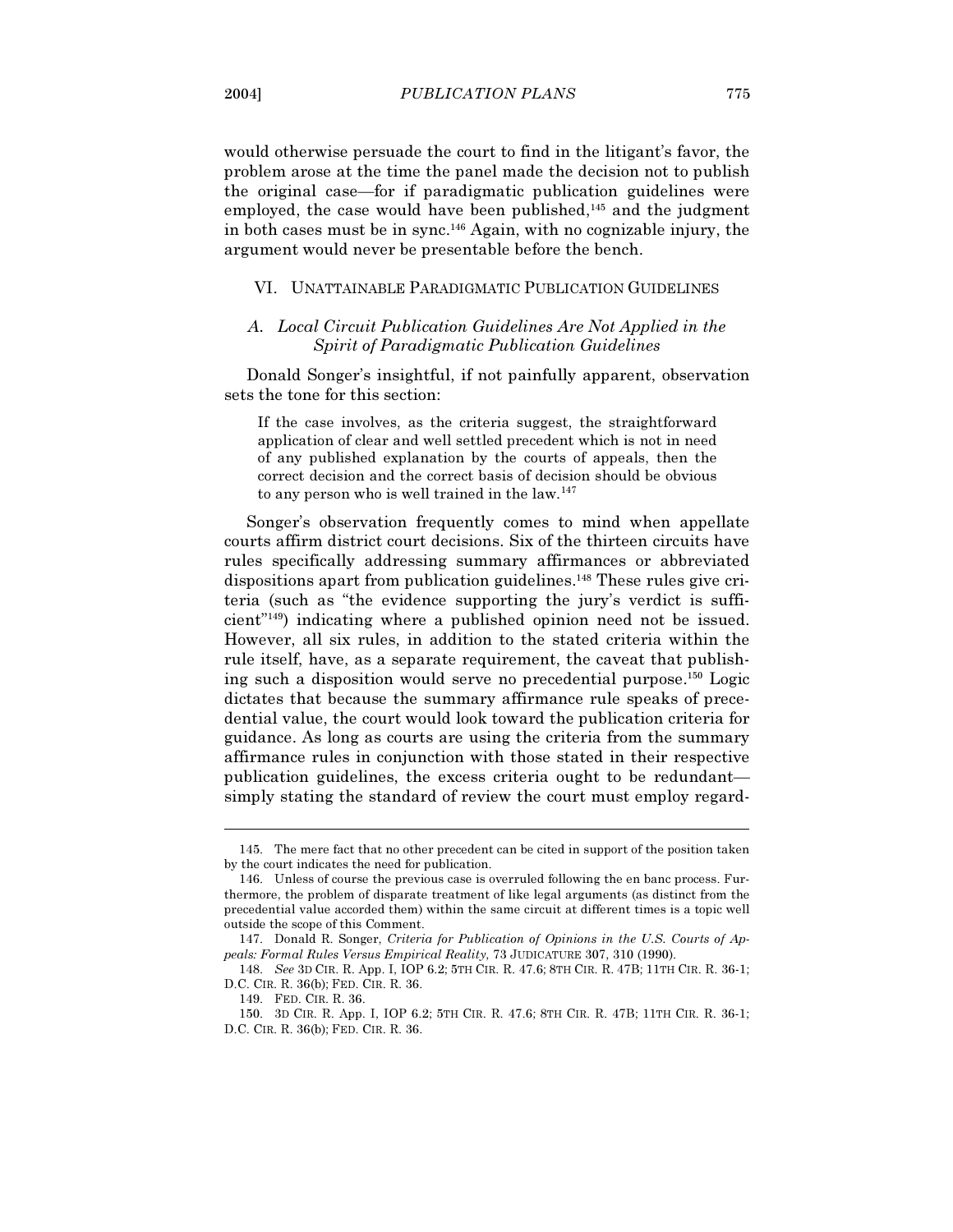less of those explicitly set forth.<sup>151</sup> The fact that there are two rules arguably indicates a lack of rigor employed by the circuits in reviewing the publication guidelines.

 Oddly enough, many circuits allow for the issuance of dissents and concurrences within unpublished opinions.152 In fact, the Third Circuit explicitly contemplates such occurrences in stating: "A not precedential opinion may be issued without regard to whether the panel's decision is unanimous and without regard to whether the panel affirms, reverses, or grants other relief."153 This is a clear example of how such circuits are not sincerely striving to achieve paradigmatic publication guideline application. At the very least, this indicates that in the Third Circuit, no single judge's opinion as to the precedential value of an opinion controls.<sup>154</sup> Can a decision be so clear as to warrant non-publication where three federal appellate court judges cannot agree on the outcome?<sup>155</sup> If the answer is yes, then

 $\overline{a}$ 

 153. 3D CIR. R. App. I, IOP 5.3; see also 1ST CIR. R. 36(b)(2)(C) ("When a panel decides a case with a dissent, or with more than one opinion, the opinion or opinions shall be published unless all the participating judges decide against publication.") (emphasis added). According to the Fifth Circuit "[a]n opinion may also be published if it: Is accompanied by a concurring or dissenting opinion." 5TH CIR. R. 47.5.1 (emphasis added). If any of the other enumerated publication criteria are met, publication is not discretionary—it is mandated. Id.

 154. "A majority of the panel determines whether an opinion is designated as precedential or not precedential . . . . " 3D CIR. R. App. I, IOP 5.1; see also 11TH CIR. R. 36-2 ("An opinion shall be unpublished unless a majority of the panel decides to publish it."). Unlike the Third Circuit, several other circuits allow for any single panel member to demand publication. For circuits that explicitly allow a single panel member to force publication, see 1ST CIR. R. 36(b)(2)(B) ("[S]hould any judge [be] of the view that the opinion should be published, it must be."); 2D CIR. R. § 0.23 (Nonpublication where "each judge of the panel believes [publication is not warranted]"); 4TH CIR. R. 36(a) ("A judge may file a published opinion without obtaining all acknowledgements . . . ."); 5TH CIR. R. 47.5.2 ("An opinion shall be published unless each member of the panel deciding the case determines that its publication is neither required nor justified under the criteria for publication."); 6TH CIR. R. 206(b) ("An opinion or order shall be designated for publication upon the request of any member of the panel."); 7TH CIR. R.  $53(d)(2)$  ("[A] single federal judge [has the right] to make an opinion available for publication."); 8TH CIR. R. App. I (3) ("[A] judge may make any of his opinions available for publication."); FED. CIR. R. App. V, IOP 10(5) ("The election to employ a nonprecedential opinion or a Rule 36 judgment shall be unanimous among the judges of the panel."). Interestingly, in context,  $7TH$  CIR. R.  $53(d)(2)$  states: "Notwithstanding the right of a single federal judge to make an opinion available for publication, it is expected that a single judge will ordinarily respect and abide by the opinion of the majority in determining whether to publish." This begs the question of whether the other circuits allowing a single judge to publish are similarly salutary in nature.

155. See Greenwald & Schwarz, supra note 19, at 1149 (2002):

 <sup>151.</sup> None of the six summary affirmance rules explicitly cross reference to publication guidelines. See supra note 150.

 <sup>152.</sup> See, e.g., Rosales-Garcia v. Holland, 322 F.3d 386 (6th Cir. 2003), cert denied, 123 S. Ct. 2607 (2003). Only the Second Circuit mandates unanimity in the outcome of the case in order not to publish. See 2D CIR. R. § 0.23 ("[I]n those cases in which decision is unanimous . . . [and] no jurisprudential purpose would be served by a written opinion, disposition will be made [in unpublished form] . . . ."). Note, however, the language does not necessarily imply that where the outcome is not unanimous an opinion must be in published form. Regardless, independent research demonstrates this to be the case.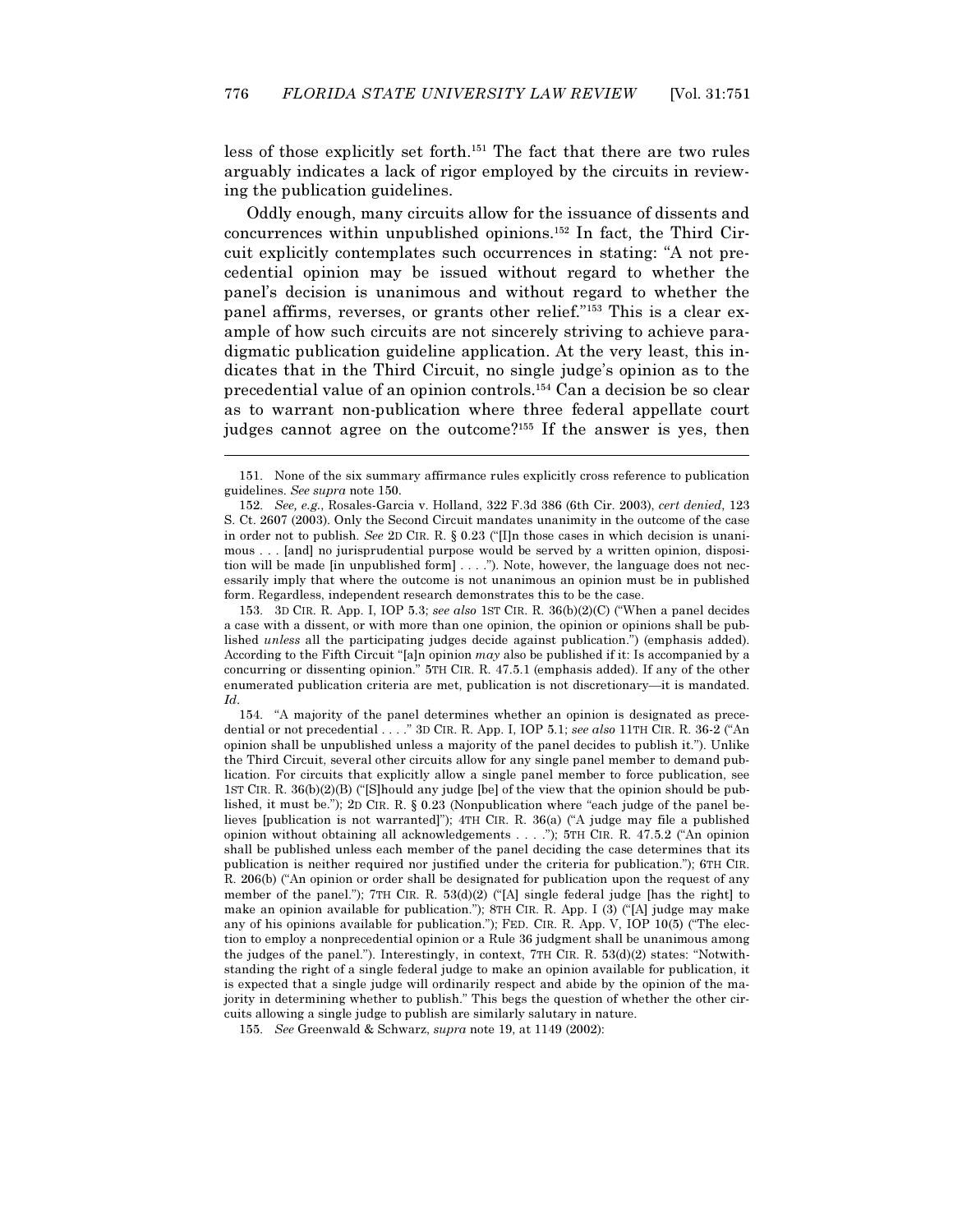courts are all but admitting that what should be has given way to what must be. In other words, the strain on judicial resources demands such an outcome, making publication guidelines merely a salutary gesture.

 While independent review of the facts of a case can indicate publication errors, empirical data, though not conclusive, is a more reliable source to determine whether publication guidelines have been improperly applied.<sup>156</sup> For example, a 1985 study found that in 1984, twenty-four percent of all unpublished opinions in the federal courts of appeals were reversals.<sup>157</sup> A reversal indicates a disagreement in a legal outcome and arguably demonstrates the heightened significance of the issue presented—potentially heightened to a point warranting publication.<sup>158</sup> Instances of unpublished opinions being reversed by the United States Supreme Court also intimate that publication criteria are improperly applied.<sup>159</sup>

 The most visible example of a publication error is displayed by Anastasoff itself. The court found itself constitutionally bound to follow an unpublished opinion which apparently decided an issue of first impression under federal tax law.<sup>160</sup> Regardless of the propriety of the court's decision, the original panel clearly made a publication

158. Greenwald & Schwarz, supra note 19, at 1154.

If a case is clearly governed by well-established precedent and presents no special facts, what possible need could there be for separate concurrences? If there is, that is itself a strong indication that the case, no matter how trivial it may have seemed on first blush, did not belong on the nonpublication track in the first place.

 <sup>156.</sup> See Nat'l Classification Comm. v. United States, 765 F.2d 164, 173 (1985) (Wald, J., concurring) (citing REPORT OF THE SUBCOMMITTEE ON UNPUBLISHED OPINIONS OF THE ADVISORY COMMITTEE ON PROCEDURES TO THE UNITED STATES COURT OF APPEALS FOR THE DISTRICT OF COLUMBIA CIRCUIT 45 (May 1984), and noting the Committee's finding that of "the unpublished decisions issued by the court in 1983, . . . 40 percent of the decisions arguably should have been published under the court's governing criteria"); Greenwald & Schwarz, supra note 19, at 1153-55; Katsh & Chachkes, supra note 103, at 307-12 nn.64-75 (citing many cases the authors believe to be of first impression decided in unpublished form).

 <sup>157.</sup> Greenwald & Schwarz, supra note 19, at 1154 (citing a study performed by Donna Stienstra in Unpublished Dispositions: Problems of Access and Use in the Courts of Appeals 42 (Federal Judicial Center 1985)). In addition, Kenneth Schmier, in his statement to Congress, described several instances where, in his opinion, cases warranting publication were resolved as unpublished. See 2002 Statements to Congress, supra note 17 (statement of Kenneth J. Schmier). Mr. Schmier also maintains a website dedicated to the issue of publication and no-citation rules which contains examples of what he believes to be misapplications of stated publication guidelines. The Committee for the Rule of Law, at http:// www.nonpublication.com (last visited Sept. 26, 2003).

 <sup>159.</sup> See, e.g., Holmes Group, Inc. v. Vornado Air Circulation Sys., Inc., 535 U.S. 826 (2002) (reversing an unpublished decision from the Federal Circuit); Swierkiewicz v. Sorema N.A., 534 U.S. 506 (2002) (reversing an unpublished decision from the Second Circuit).

 <sup>160.</sup> See Anastasoff v. United States, 223 F.3d 898 (8th Cir. 2000), vacated as moot, 235 F.3d 1054 (8th Cir. 2000) (en banc) (purporting to be bound by Christie v. United States, No. 91-2375MN (8th Cir. Mar. 20, 1992)).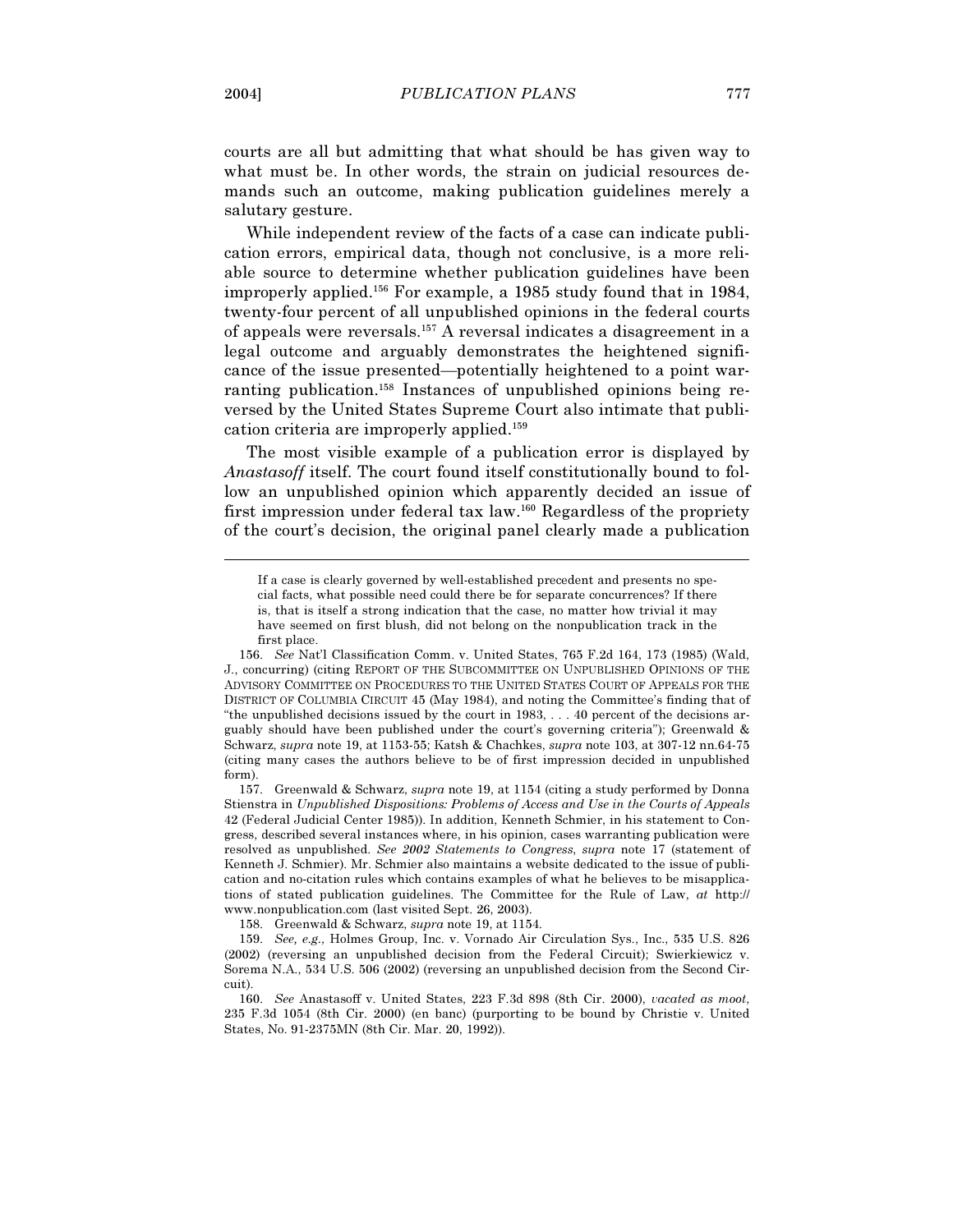error in issuing an unpublished, nonprecedential opinion in response to an issue of first impression.<sup>161</sup> Another poignant example of a court straying from its publication guidelines occurred in the Fourth Circuit, where the court affirmed the unconstitutionality of a federal statute in an unpublished, per curium opinion.<sup>162</sup>

#### B. Why Publication Guidelines Cannot Be Followed Precisely

 Following publication guidelines precisely is important due to the impact of a decision being rendered unpublished. That is to say that an unpublished opinion, whether citable or not, has been deemed worthless as any kind of guide to future courts and litigants.<sup>163</sup>

 Though some commentators suggest that judges may have dubious motives and purposely bury unwanted decisions in unpublished form,<sup>164</sup> the more palatable, if not more likely, reason behind errors in the application of publication guidelines is simple human limitation. For example, the subtleties and complexities of an issue might not be revealed in a case inadequately briefed by the litigants or where the actual decision of the case appears fairly obvious. With the volume of cases appellate judges hear, there is no doubt that such situations arise. Instances where the United States Supreme Court has reversed unpublished opinions also tend to implicate either a misapplication of publication guidelines or, at the very least, an error in judgment as to the importance of the issue presented.165 More importantly, these examples demonstrate the difficulty in distinguishing decisions worthy of publication from those devoid of precedential value.<sup>166</sup>

 Considering that case assignment is random, evidence that judges within the same circuit have differing publication rates also displays

 <sup>161.</sup> See 8TH CIR. R. App. I(4)(a) ("An opinion should be published when the case or opinion establishes a new rule of law . . . in this Circuit.").

 <sup>162.</sup> Edge Broad. Co. v. United States, 956 F.2d 263 (4th Cir. 1992) (per curium) (unpublished table decision). The case was subsequently reversed in United States v. Edge Broadcasting Co., 509 U.S. 418 (1993), where the majority noted in footnote three: "We deem it remarkable and unusual that although the Court of Appeals affirmed a judgment that an Act of Congress was unconstitutional as applied, the court found it appropriate to announce its judgment in an unpublished per curiam opinion."

 <sup>163.</sup> See Greenwald & Schwarz, supra note 19, at 1152-53 ("[T]he consequence of not publishing a useful precedent is much greater than the consequence of publishing a redundant, useless one.").

 <sup>164.</sup> See generally Carpenter, Jr., supra note 32; Dragich, supra note 32.

 <sup>165.</sup> See, e.g., Danny J. Boggs & Brian P. Brooks, Unpublished Opinions & the Nature of Precedent, 4 GREEN BAG 2D 17, 20-21, & n.17 (citing Johnson v. United States, 529 U.S. 694 (2000); Sims v. Apfel, 530 U.S. 103 (2000); Kokkonen v. Guardian Life Ins. Co., 511 U.S. 375 (1994); Houston v. Lack, 487 U.S. 266 (1988); Baldwin County Welcome Ctr. v. Brown, 466 U.S. 147 (1984); Connick v. Myers, 461 U.S. 138 (1983); Moore v. Illinois, 434 U.S. 220 (1977)).

 <sup>166.</sup> See supra note 165.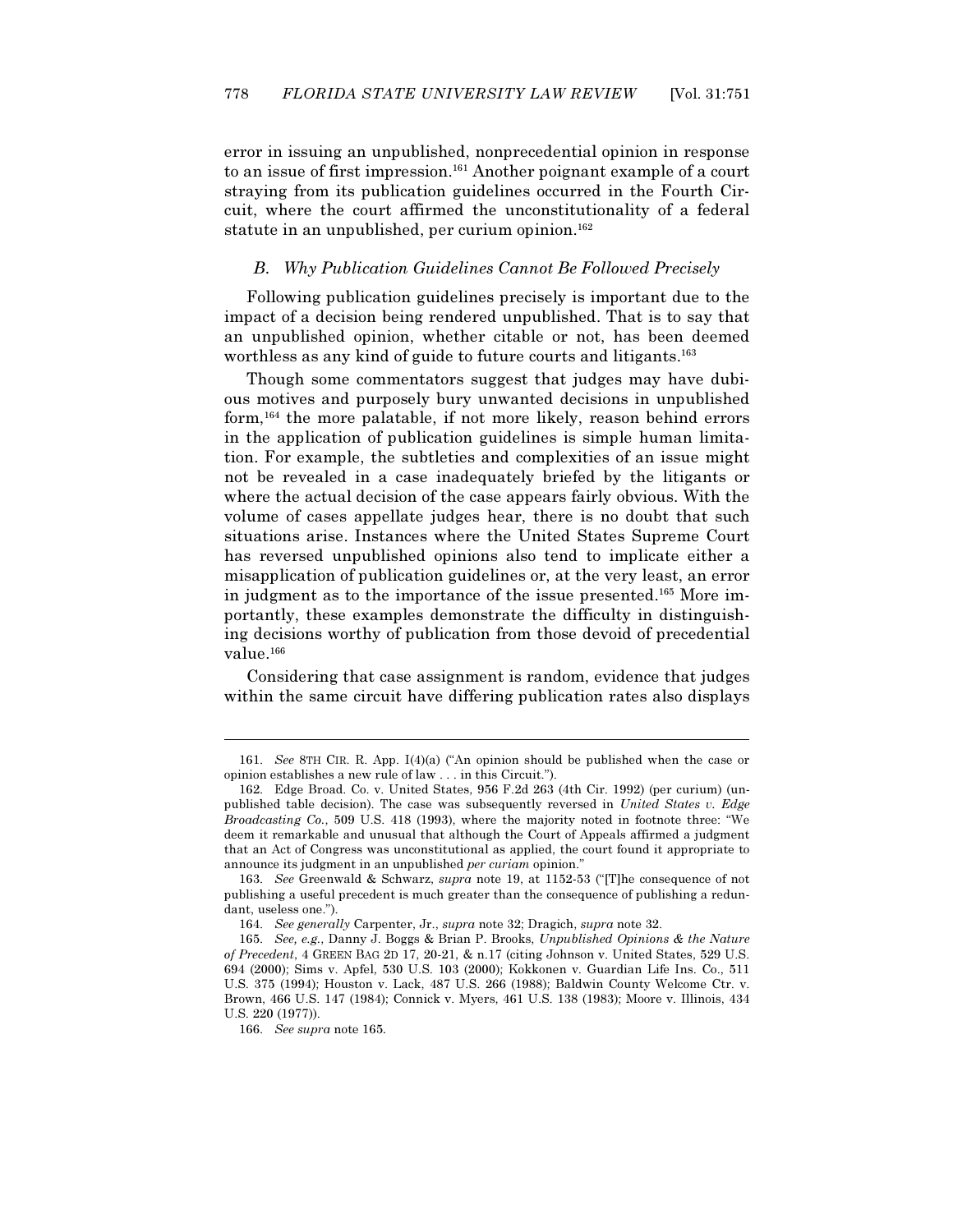$\overline{a}$ 

an inconsistent application of publication guidelines.167 This inconsistency between such highly respected legal scholars speaks volumes as to the implausibility of paradigmatic publication guideline application within the current publication system.

# VII. CONCLUSION

 The fact that paradigmatic publication guideline application can never be attained does not necessarily bring the original constitutional and policy arguments back to life in a practical sense. Because unpublished opinions are only written for the parties and contain neither a detailed factual account nor the full reasoning behind the deciding panel's decision,<sup>168</sup> a proper case to actually test these theories will not likely be found.169 The fact that a current decision appears to match, on its face, a particular unpublished opinion does not make it a prime candidate as a test case. Because unpublished opinions do not contain the full facts and reasoning of the court and publication guidelines, even as exhaustively delineated as possible, are still vague, a panel will rarely be faulted for deciding not to publish a disposition, especially in a close decision. Even if the unpublished opinion seems to fit squarely into a category mandating publication, the panel can simply cite Judge Kozinski in Hart for the proposition that, because the decision was unpublished and not crafted with precision, it only appears to fit into the publication guidelines.<sup>170</sup> This point plainly cannot be refuted as there is no other record of the case (short of a retrial or attempting to depose the deciding panel) through which to dispute the claim.

 <sup>167.</sup> See Deborah Jones Merritt & James J. Brudney, Stalking Secret Law: What Predicts Publication in the United States Courts of Appeals, 54 VAND. L. REV. 71, 112-13 (2001) ("Judges from different circuits apply relatively similar publication criteria to arrive at widely different publication rates. This lack of uniformity suggests that judges do not make consistent publication decisions."); Songer, supra note 147, at 310; Patricia M. Wald, The Rhetoric of Results and the Results of Rhetoric: Judicial Writings, 62 U. CHI. L. REV. 1371, 1376 (1995) (In the "D.C. Circuit, the wide gap between the number of published and unpublished opinions written by different judges gives pause.").

 <sup>168.</sup> See, e.g., 4TH CIR. R. 36(b) ("Unpublished opinions give counsel, the parties, and the lower court or agency a statement of the reasons for the decision. They may not recite all of the facts or background of the case and may simply adopt the reasoning of the lower court."); see also Hart v. Massanari, 266 F.3d 1155, 1178 (9th Cir. 2001) ("An unpublished disposition is, more or less, a letter from the court to parties familiar with the facts, announcing the result and the essential rationale of the court's decision.").

 <sup>169.</sup> Evidence of a lack of test cases is clear when one compares the mountainous volume of commentary in this area against the scarcity of actual case law (i.e. only two cases: Anastasoff, which is vacated and no longer good law, and Hart, which dismissed the Article III argument). See Anastasoff v. United States, 223 F.3d 898 (8th Cir. 2000), vacated as moot, 235 F.3d 1054 (8th Cir. 2000) (en banc); Hart, 266 F.3d at 1155.

 <sup>170.</sup> See 266 F.3d at 1176-78. Of course, this argument only speaks to the subjective factors making up the publication, not objective factors such as where the decision "reverses a judgment or denies enforcement of an order when the lower court or agency has published an opinion supporting the judgment or order." 7TH CIR. R.  $53(c)(1)(v)$ .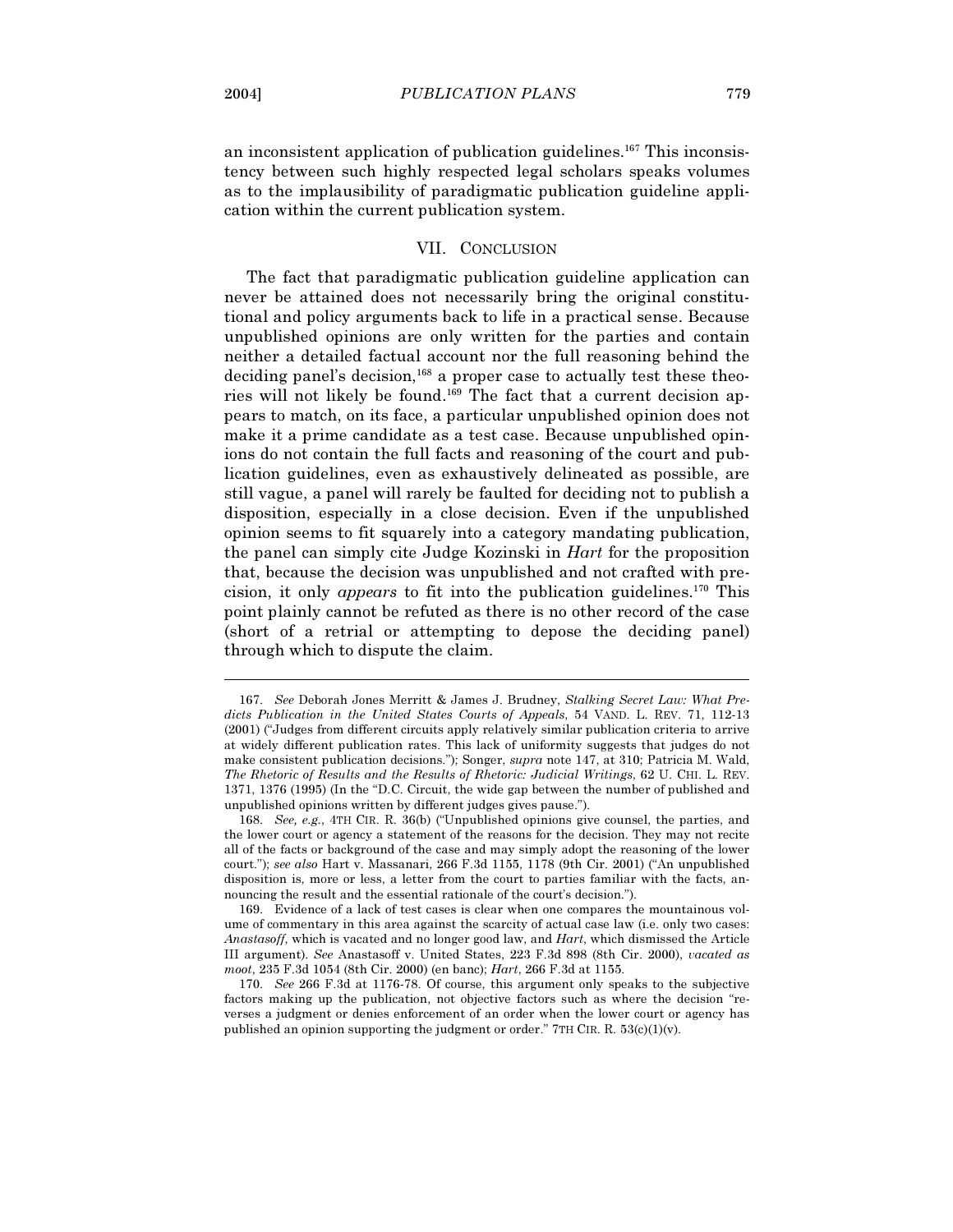As such, the proper forum for an attempt at rules reform is the Rules Advisory Committee (leading up to the eventual adoption of a uniform Federal Rule of Appellate Procedure binding all thirteen federal circuits). A nationally uniform rule may not be a necessity, but considering the wide array of individual circuit rules and the criticism each has received, the time for circuit experimentation is over. And a national uniform rule is exactly what has been approved in principle by the Advisory Committee on Appellate Rules.171 However, the proposed rule, which would allow for the citation of any unpublished opinion for persuasive value, only deals with citation of unpublished opinions.<sup>172</sup> Though a step in the right direction, it fails to address the most critical aspect of the problem—circuits still have no uniform guidance in making the publication determination. Simply lifting the citation ban overlooks the source of the problem—the publication plan. The publication decision carries with it important consequences. In a strict sense, the publication decision determines whether the disposition will be binding circuit precedent subject to the en banc process to overrule or merely used for persuasive value.

 An argument for allowing citation of unpublished opinions to the court is rather compelling. Since judges see a variety of sources in briefs, including restatements, treatises, law review articles, legal encyclopedias, and the like, the judiciary is well trained in ascertaining the proper weight to assign a particular authority brought before it. As such, unpublished opinions should be similar to other authority in that judges may assign whatever persuasive value is appropriate.<sup>173</sup>

 The argument is sound, but it must be tempered with certain realities. To begin with, by the explicit wording of several rules, unpublished opinions do not likely contain a full factual account of the situation.<sup>174</sup> Even if the disposition has a full factual account, a later panel would have no way to achieve independent verification short of where the disposition itself actually said such. Judge Kozinski further addresses this problem in Hart, noting that because an unpublished opinion "is, more or less, a letter from the court to parties fa-

 <sup>171.</sup> See Alito Memorandum, supra note 29, at 28; see also supra Part II.D.

 <sup>172.</sup> Supra note 171.

<sup>173.</sup> See Carpenter, Jr., *supra* note 32, at 240-42 (finding that not only should unpublished opinions be citable for persuasive value but further that "[t]he only real question is whether unpublished opinions would obtain a rank equal to binding, published decisions or whether they should occupy a new and unique position beneath binding authority but above primary and secondary persuasive sources").

 <sup>174.</sup> See, e.g., 4TH CIR. R. 36(b) (stating that "[an unpublished opinion] may not recite all of the facts or background of the case and may simply adopt the reasoning of the lower court"); see also FED. CIR. R. App. V, IOP 10(3) (stating that "[n]onprecedential dispositions should not unnecessarily state the facts nor tell the parties what they argued, or what they otherwise already know. It is sufficient to tell the losing party why its arguments were not persuasive.").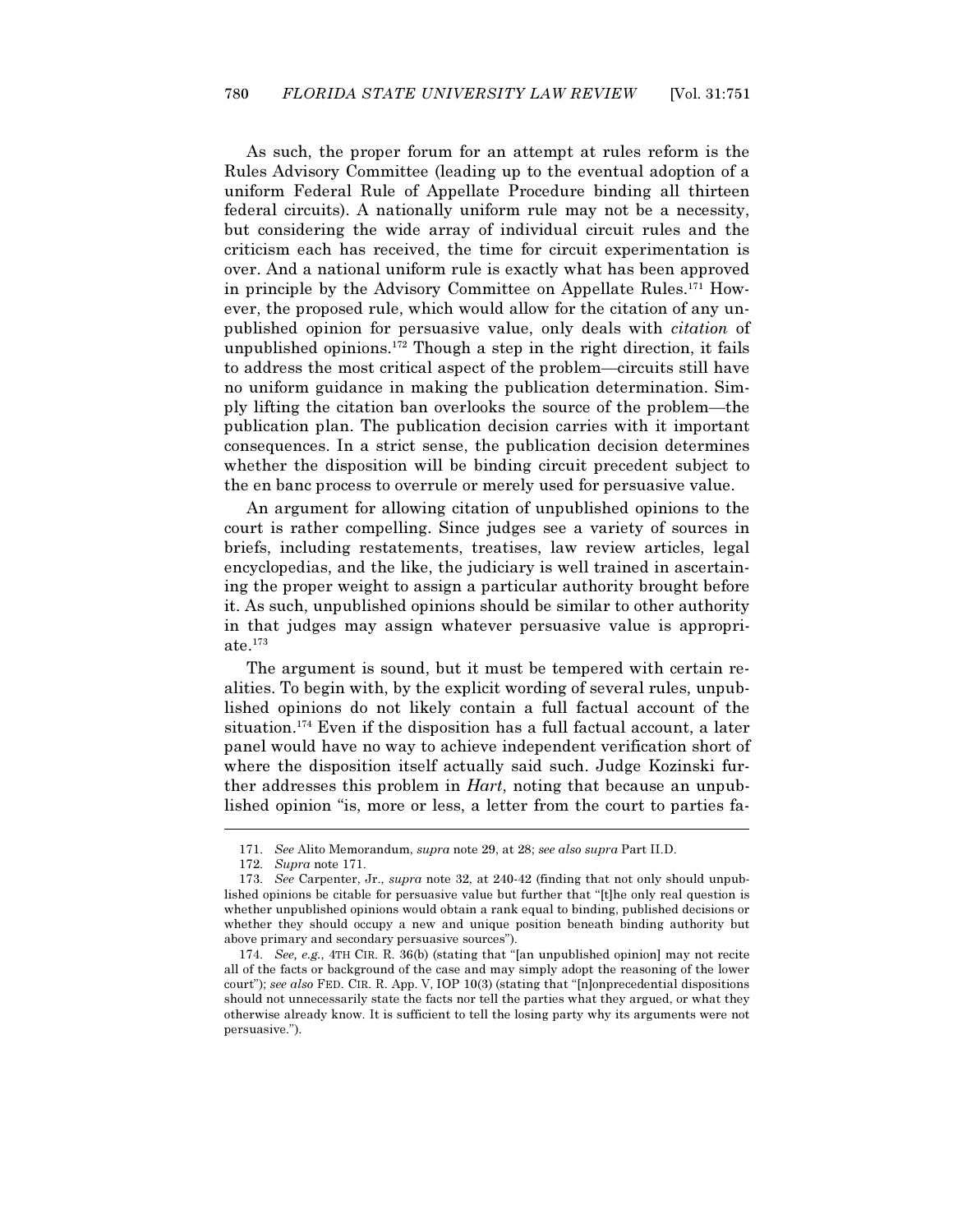miliar with the facts, announcing the result and the essential rationale of the court's decision"<sup>175</sup> the disposition "is not written in a way that will be fully intelligible to those unfamiliar with the case, and the rule of law is not announced in a way that makes it suitable for governing future cases."<sup>176</sup>

 Thus, even reliance for persuasive value on what appears facially to be a fully accounted unpublished opinion for an uncertain material proposition is problematic at best.<sup>177</sup> Especially considering that, if the unpublished opinion did contain all relevant facts and precise court reasoning, the aims of publication plans—namely, saving judicial resources by not delineating all facts and court reasoning—would be lost, leaving no reason why the opinion was not published in the first instance. Not to mention the fact that if the unpublished opinion really did clear up a material uncertainty, it should have been published at the outset. In fact, Judge Kozinski, in his statement to Congress, considers "[t]he prohibition against citation of unpublished dispositions [as] address[ing] a specific kind of fraud on the deciding court—the illusion that the unpublished disposition has sufficient facts and law to give the deciding court useful guidance."<sup>178</sup>

 Furthermore, even if a court allows an unpublished opinion to be cited for its persuasive value, the deference the court will accord is minimal.<sup>179</sup> Not only is the case devoid of the full factual account and reasoning, but the stamp of "not for publication" is itself indicative of the court's assessment of the case; namely, according to the explicit wording of every circuit's rule, the case has been deemed by the court as having no precedential value.<sup>180</sup>

 Be that as it may, persuasive reasons still exist for citation to unpublished opinions, even if not as guidance in deciding a particular question of law. Without significantly disturbing the argument against citation, unpublished opinions may be cited to demonstrate the frequency with which an issue arises, signaling the need for the

 $\overline{a}$ 

 180. For example, the Eleventh Circuit, which allows citation of unpublished opinions, states: "Opinions that the panel believes to have no precedential value are not published." 11TH CIR. R. 36-3, IOP 5.

 <sup>175. 266</sup> F.3d at 1178.

 <sup>176.</sup> Id.

 <sup>177.</sup> The most important reason to resort to an unpublished opinion in any case is where a material uncertainty about a proposition is not addressed by a published opinion.

 <sup>178.</sup> 2002 Statements to Congress, supra note 17 (statement of Judge Alex Kozinski).

 <sup>179.</sup> The D.C. Circuit (which allows citation to unpublished opinions issued after January 1, 2002) has the most liberal rule regarding unpublished dispositions. See D.C. CIR. R.  $28(c)(1)(B)$ . Rule  $28(c)(1)(B)$  actually states that an unpublished opinion "may be cited as precedent." Id. However, another rule explicitly states that the panel issuing such an opinion "sees no precedential value in that disposition." D.C. CIR. R.  $36(c)(2)$ . Simple logic fails to comport with the idea that a panel, when deciding an issue, will be significantly influenced by an opinion dubbed by a previous panel of peers (or the deciding panel itself) as having "no precedential value." Id.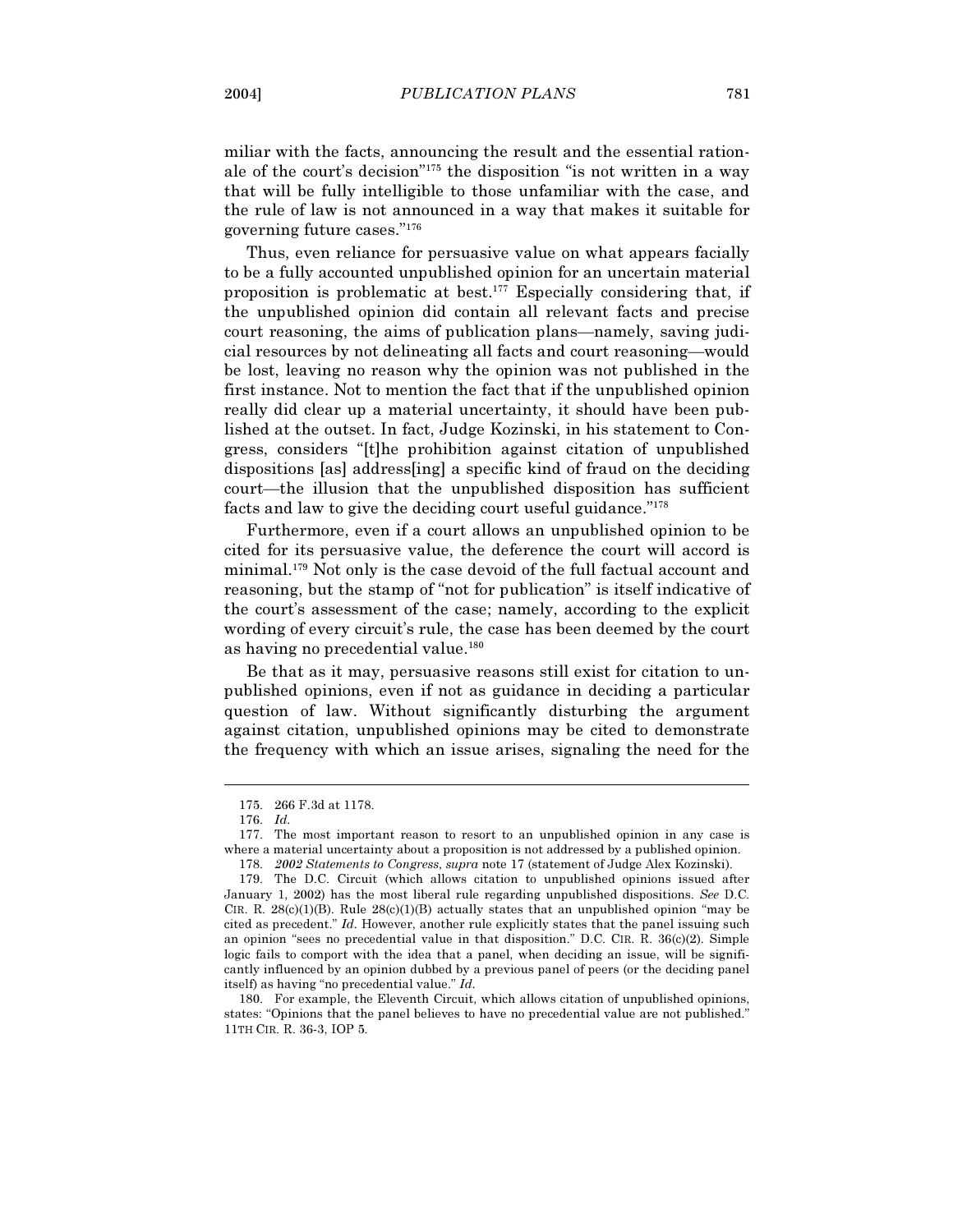court to take an authoritative stance.<sup>181</sup> Arguably, such a case might be published under paradigmatic publication guidelines,<sup>182</sup> but the reality is that courts are not omniscient and may not realize the issue is one of public importance. Furthermore, a string of unpublished cases can be used to give notice to the court that a relatively old precedential published case has been cited several times and is still good law.<sup>183</sup>

 In addition, the ability to cite unpublished opinions might operate as a quasi-oversight function in the application of publication guidelines. The quasi-oversight feature works in two ways. First, where a decision was improperly disposed of in unpublished fashion, citation to the previous decision would help the court recognize and remedy the oversight where the issue presents itself again. Second, where unpublished decisions are regularly brought to the court's attention, judicial accountability, awareness, and recognition of the precedential issues incident to the publication decision will increase. In other words, constantly being exposed to unpublished cases will sharpen judges' perception of what decisions should or should not be disposed of as unpublished.

 In any case, the argument against citation seems more aimed at persuading courts that, once citation restrictions are lifted, they should not be applied retroactively. In other words, courts must change their methodology when crafting unpublished decisions since they are no longer for the sole use of the court and parties involved. Both the Fifth and D.C. Circuits have taken this into account in lifting their respective citation bans.<sup>184</sup> Such rules demonstrate that panels must change their understanding of how unpublished opinions should be written given those cases may be cited back to them.

 In order to accomplish the stated goal of only publishing those opinions with precedential value, courts must adopt a uniform publication plan, incorporating procedures beyond a mere listing of criteria designed to yield consistent publication decisions. Considering the discretionary nature of the publication determination, a feasible

 <sup>181.</sup> See Greenwald & Schwarz, supra note 19, at 1151-53.

 <sup>182.</sup> Specifically, the guideline dealing with an issue of public interest would be implicated. See supra Part III.

 <sup>183.</sup> See Greenwald & Schwarz, supra note 19, at 1152. But see, Philip Nichols, Jr., Selective Publication of Opinions: One Judge's View, 35 AM. U. L. REV. 909, 916 (1986) (finding the argument of using a string cite to prove the continued authority of a case unpersuasive).

 <sup>184.</sup> Both the Fifth and D.C. Circuits have explicit rules addressing citation of unpublished opinions issued both before and after the citation ban was lifted. See 5TH CIR. R. 47.5.3, 47.5.4 (stating "unpublished opinion[s] should normally be cited only when the doctrine of res judicata . . . [etc.] is applicable" for unpublished opinions issued before January 1, 1996; allowing free citation to unpublished opinions issued after this date); D.C. CIR. R.  $28(c)(1)(A)$ ,  $28(c)(1)(B)$  (not allowing citation to unpublished opinions issued before January 1, 2002; citation to unpublished opinions issued after this date is permitted).